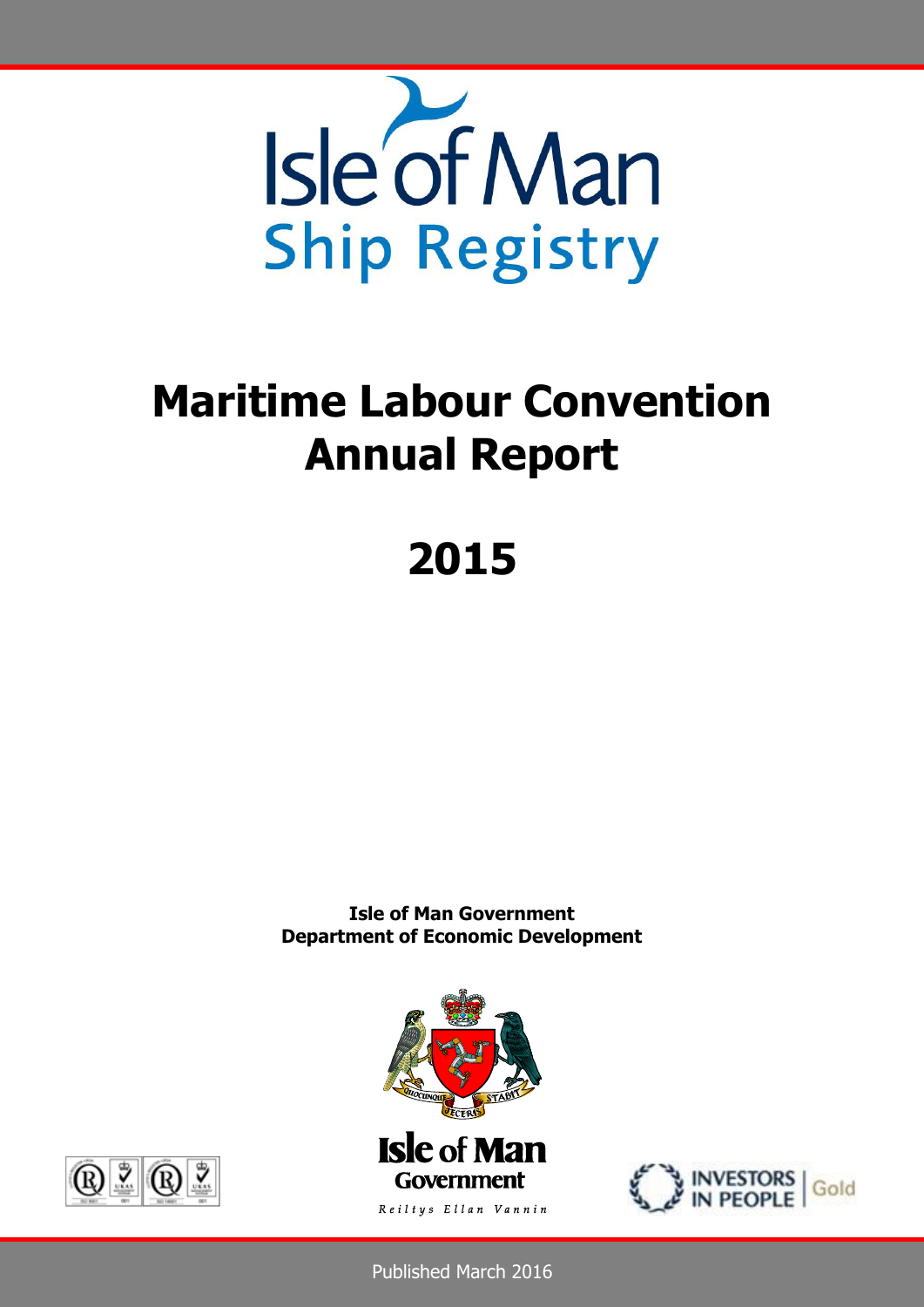## **Introduction**

The Maritime Labour Convention 2006 (MLC) was extended to the Isle of Man on  $7<sup>th</sup>$  August 2013 and came into effect on 20<sup>th</sup> August 2013 in line with the international enforcement date of the Convention. The aim of the MLC was to modernise labour standards for seafarers by prescribing –

- minimum requirements for seafarers to work on a ship including minimum age, training and qualifications, medical certificates and recruitment and placement;
- conditions of employment including wages, seafarers' employment agreements, hours of work and rest, entitlement to leave, repatriation, compensation for loss and foundering and manning levels;
- standards of accommodation, recreational facilities, food and catering; and
- levels of health protection including health and safety policies and programmes, shipowner's liability and medical care.

The Isle of Man Ship Registry (IOMSR) is responsible for inspections and issuing certification for Isle of Man registered ships trading commercially worldwide. Under the provisions of MLC 5.1.1/2 (General Principles) the Isle of Man Ship Registry is responsible for establishing:

"an effective system for the inspection and certification of maritime labour conditions, …ensuring that the working and living conditions for seafarers on ships that fly its flag meet, and continue to meet, the standards in this Convention."

To achieve the required standards IOMSR worked tirelessly for many years to develop new legislation, update existing legislation and produce guidance for the benefit of seafarers, technical managers and crewing companies. MLC Standard A5.1.4/13 (Inspection and enforcement) requires:

"The competent authority of each Member shall maintain records of inspections of the conditions for seafarers on ships that fly its flag. It shall publish an annual report on inspection activities within a reasonable time, not exceeding six months, after the end of the year."

In fulfilling the Isle of Man Ship Registry's obligation under MLC A5.1.4/13 this report is published annually and has been compiled taking into consideration the guidance contained in MLC B5.1.4/10. The statistics contained in this report are concerned only with ships to which the MLC applies.

This report covers the calendar year from  $1<sup>st</sup>$  January 2015 to 31 $<sup>st</sup>$  December 2015.</sup>

If you have any questions concerning the Isle of Man's implementation of MLC then please contact us at:-

Isle of Man Ship Registry, Department of Economic Development, St George's Court, Upper Church Street, Douglas, IM1 1EX, Isle of Man, British Isles.

Tel +44 1624 688500 Fax +44 1624 688501 Email: [marine.survey@gov.im](mailto:marine.survey@gov.im)

[www.iomshipregistry.com](http://www.iomshipregistry.com/)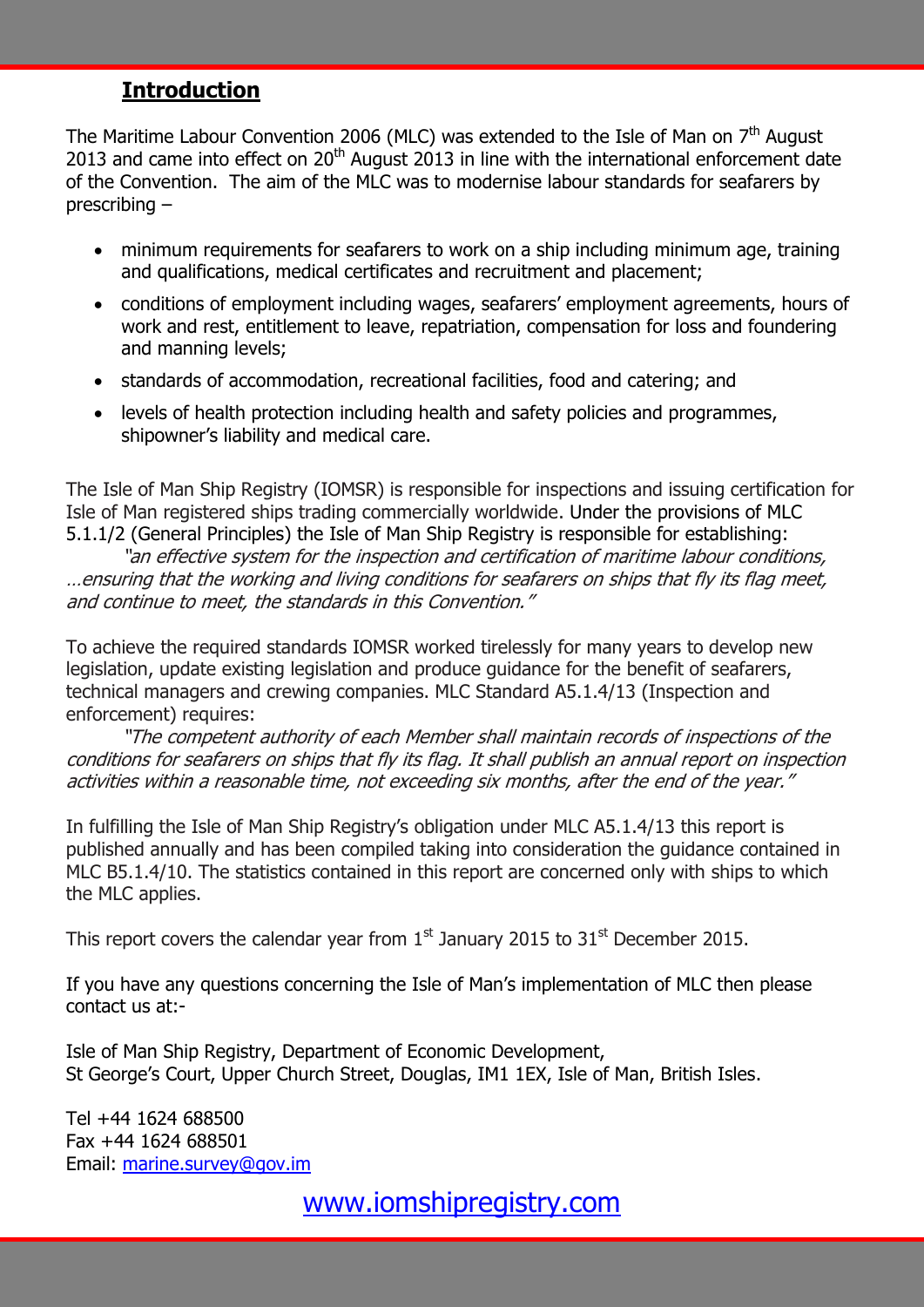# **Contents**

|                                                                            | Page                    |
|----------------------------------------------------------------------------|-------------------------|
| <b>Introduction</b>                                                        | $\mathbf{2}$            |
| 1 Isle of Man MLC Regulations, Guidance and Amendments                     | 4                       |
| 2 Isle of Man System of Inspection                                         | 6                       |
| <b>3 Ships and Premises Inspected</b>                                      | $\overline{\mathbf{z}}$ |
| 3.1 Isle of Man Registered Ships Inspected                                 | $\overline{7}$          |
| 3.2 Isle of Man MLC Licensed Premises (Recruitment and Placement Services) | 9                       |
| 4 Seafarers Subject to Isle of Man Legislation                             | 10                      |
| 4.1 Minimum Age (Young Persons)                                            | 10                      |
| 4.2 Seafarer Medical Certificates                                          | 10                      |
| 4.3 Seafarer Qualifications                                                | 10                      |
| 4.4 Seafarer Employment Agreements (SEAs)                                  | 11                      |
| 4.5 Seafarer Wages                                                         | 11                      |
| 4.6 Seafarer Hours of Work and Rest                                        | 12                      |
| 4.7 Seafarer Complaints                                                    | 12                      |
| 5 Violations of Legislation, Penalties Imposed and Cases of Ship Detention | 13                      |
| 5.1 Foreign Flagged Ships Inspected in Isle of Man Ports                   | 13                      |
| 5.2 Isle of Man Ships Inspected in Foreign Ports                           | 13                      |
| <b>6 Reported Occupational Injuries and Diseases</b>                       | 15                      |
| 6.1 Number of Seafarers Incurring Injury or Death by Rank and Age Range    | 15                      |
| 6.2 Cases Involving Injury and Death on Board per Ship Type                | 16                      |
| 6.3 Activities Being Conducted Leading to an Injury or Death               | 16                      |
| 6.4 Occupational Diseases, Injuries and Deaths Reported per Seafarer       | 17                      |
| 6.5 Occurrence Leading to an Injury or Death                               | 18                      |
| 6.6 Injuries and Accidents Reported on Foreign Ships in Isle of Man Waters | 18                      |
| <b>Conclusions</b>                                                         | 19                      |



 $\overline{E\Lambda}$ 

 $\begin{array}{r} 30.0234/13 \end{array}$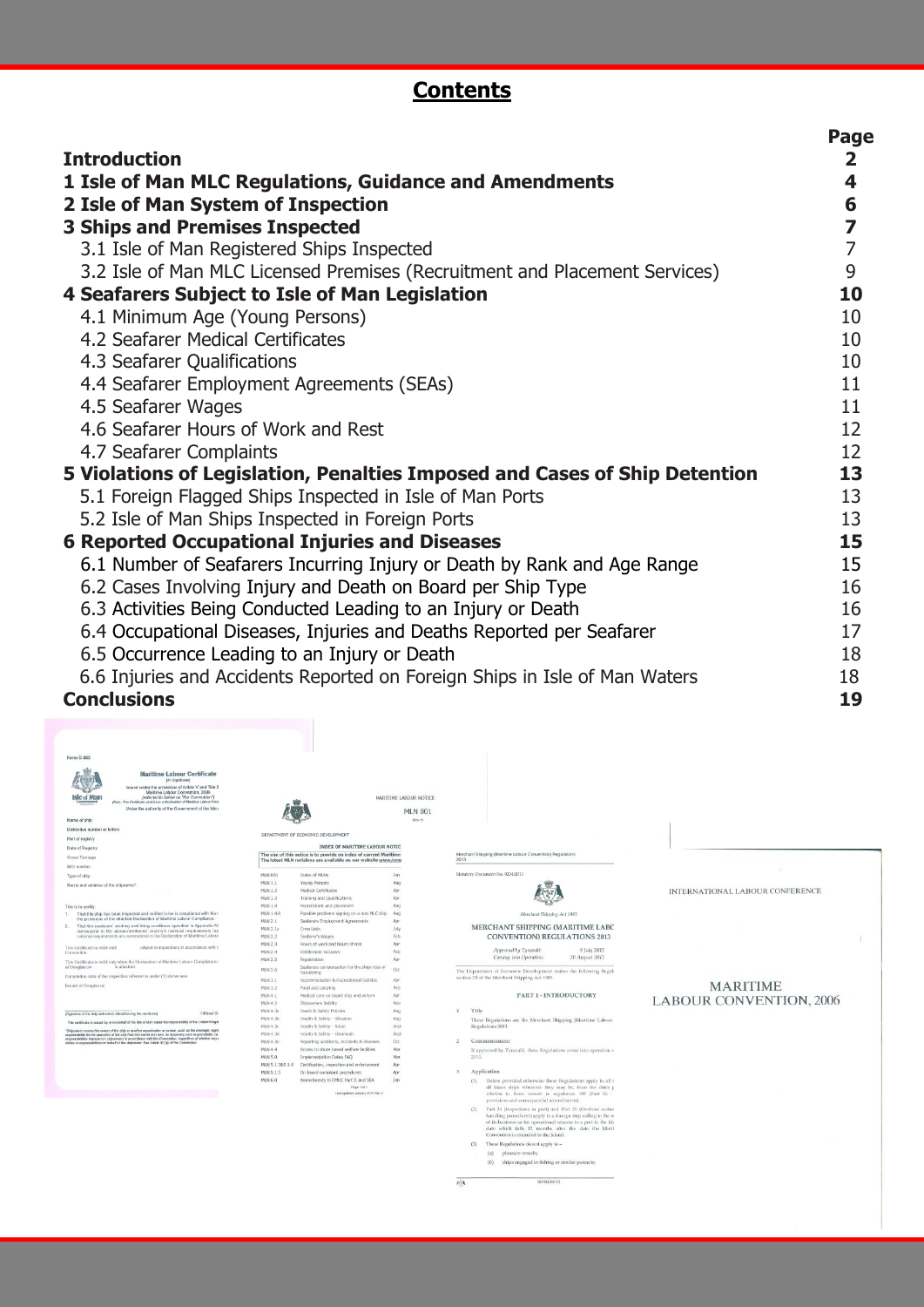# **1. Isle of Man MLC Regulations, Guidance and Amendments**

The Maritime Labour Convention (MLC) was implemented for Isle of Man ships by the Merchant Shipping (Maritime Labour Convention) Regulations 2013 (SD 234/2013) on the  $20<sup>th</sup>$  August 2013.

The Regulations follow the order and structure of the MLC and apply to all Manx commercial ships trading internationally with exception of pleasure vessels and fishing vessels. The Regulations also apply MLC 5.2.1 (Inspections in port) and MLC 5.2.2 (Onshore seafarer complaint handling procedures) to foreign ships calling into a port in the Isle of Man in the normal course of their business or for operational reasons. Isle of Man MLC inspections on foreign flagged ships in Isle of Man waters came into effect on 7th August 2014 as per SD 234/13 Regulation 3(2).

In addition to the requirements for shipowners, the Regulations apply MLC 1.4 (Recruitment and placement) to any private seafarer recruitment and placement service operating on the Isle of Man. These services must operate in accordance with the requirements of the Regulations and are subject to inspection and certification for compliance.

Where the Regulations set out a standard to be achieved with no specific method of compliance, guidance on how to achieve compliance can be found in the associated Maritime Labour Notice (MLN). If a standard is implemented in accordance with the provisions of the MLN, this is accepted as evidence of compliance with the Regulations. Alternative methods of compliance to those set out in the MLN will be considered on a case by case basis by the Isle of Man Ship Registry.

Shipowners must ensure ships are constructed, equipped and operated in accordance with the requirements of the MLC Regulations and MLNs and that each seafarer enjoys all the rights conferred. The Isle of Man regulation and MLN specific to each MLC standard are stated on the ship's Isle of Man Declaration of Maritime Labour Compliance Part 1.

Other Isle of Man Regulations concerning MLC Requirements are listed below:

- Medical Stores (SD2015/0055);
- Accident Reporting and Investigation (SD 815/01);
- Manning and STCW (SD 2014/0238);
- Crew Accommodation (SI 1978/795);
- Maintenance of Seamen's Dependants (SI 1972/1635);
- Provisions and Water (GC 34/90);
- Official Log Books and List of Crew (SD2015/0387).

Copies of the [Regulations](http://www.iomshipregistry.com/legislation/) and [MLNs](http://www.iomshipregistry.com/MLC/mlns.xml) are obtainable from:

- $\mathcal P$  Isle of Man Ship Registry, Department of Economic Development, St Georges Court, Upper Church Street, Douglas, Isle of Man, IM1 1EX.
- $\lambda$  [www.iomshipregistry.com.](http://www.iomshipregistry.com/)

Copies of the Maritime Labour Convention 2006 can be obtained from the International Labour Organisation - [www.ilo.org/mlc.](http://www.ilo.org/mlc)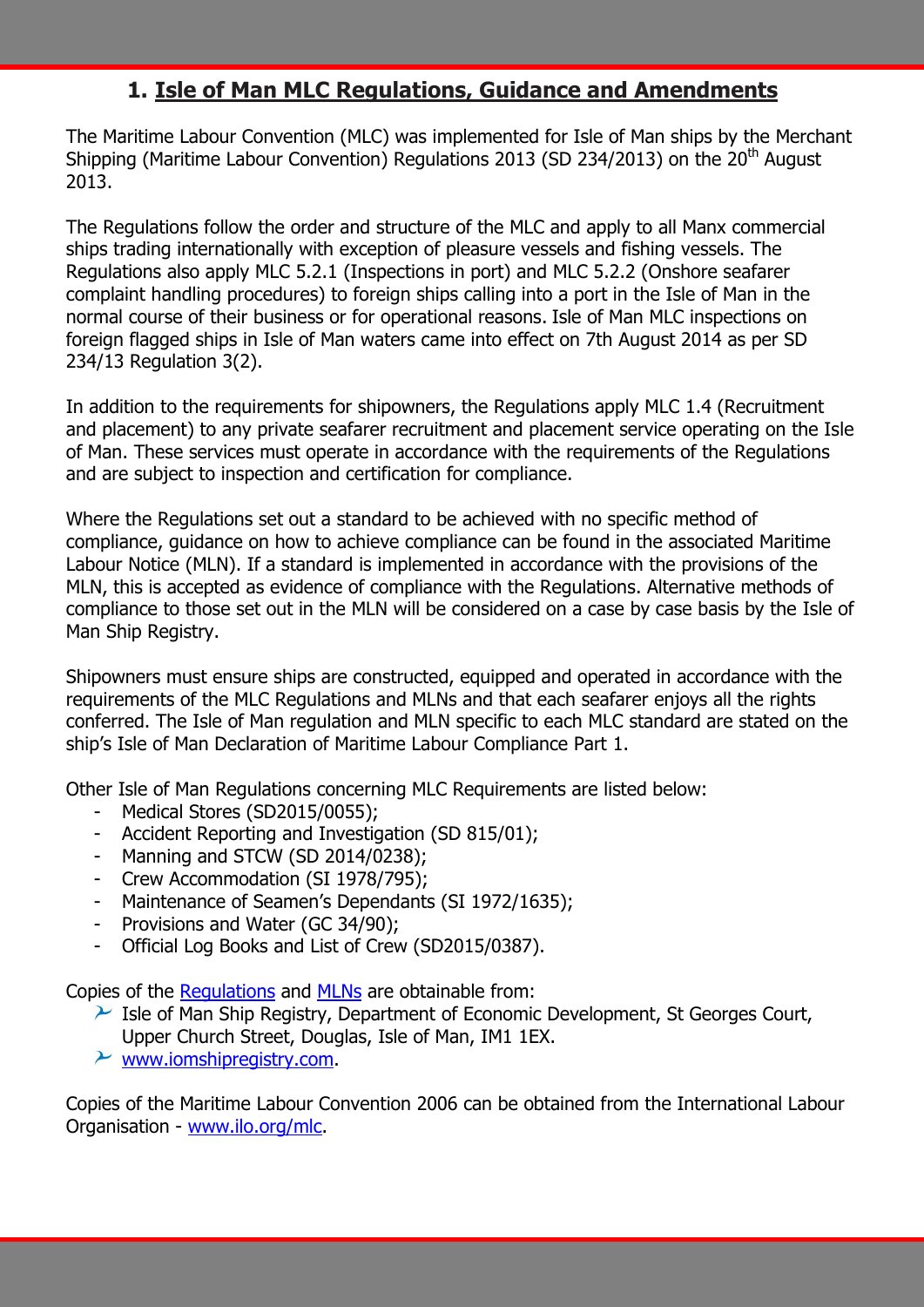## **Amendments to the MLC Regulations which came into effect in 2015**

- Medical Stores (SD2015/0055) (replaced previous regulations)
- Official Log Books and List of Crew (SD2015/0387) (replaced previous regulations)

#### **Amendments to MLNs which came into effect in 2015**

- The latest MLNs as of January 2016 are listed below:

| <b>MLN Number</b> | <b>MLN Title</b>                            | <b>Date Last</b><br><b>Amended</b> | <b>Latest</b><br><b>Revision</b> |
|-------------------|---------------------------------------------|------------------------------------|----------------------------------|
| <b>MLN1</b>       | Index of MLNs                               | Jan 16                             | Rev 7                            |
| <b>MLN 1.1</b>    | <b>Young Persons</b>                        | <b>Aug 12</b>                      | Rev 1                            |
| <b>MLN 1.2</b>    | <b>Medical Certificates</b>                 | Apr 13                             | Rev 2                            |
| <b>MLN 1.3</b>    | <b>Training and Qualifications</b>          | Jan 15                             | Rev 0                            |
| <b>MLN 1.4</b>    | <b>Recruitment and Placement</b>            | Aug 12                             | Rev 0                            |
| <b>MLN 1.4.8</b>  | Possible Problems Signing on a non MLC Ship | Aug 12                             | Rev 0                            |
| <b>MLN 2.1</b>    | Seafarer's Employment Agreements            | Apr 13                             | Rev 5                            |
| <b>MLN 2.2</b>    | Seafarer's Wages                            | Feb 13                             | Rev 1                            |
| <b>MLN 2.3</b>    | Hours of Work and Hours of Rest             | Apr 13                             | Rev 3                            |
| <b>MLN 2.4</b>    | <b>Entitlement to Leave</b>                 | Feb 13                             | Rev 2                            |
| <b>MLN 2.5</b>    | Repatriation                                | Apr 13                             | Rev 1                            |
| <b>MLN 2.6</b>    | Seafarer's Compensation for the Ship's Loss | Oct 12                             | Rev 3                            |
|                   | or Foundering                               |                                    |                                  |
| <b>MLN 3.1</b>    | Accommodation & Recreational facilities     | Apr 13                             | Rev 2                            |
| <b>MLN 3.2</b>    | Food and Catering                           | Feb 12                             | Rev 0                            |
| <b>MLN 4.1</b>    | Medical Care on Board Ship and Ashore       | Mar 15                             | Rev 3                            |
| <b>MLN 4.2</b>    | Shipowner's Liability                       | Nov 12                             | Rev 4                            |
| <b>MLN 4.3a</b>   | Health & Safety Policies                    | <b>Aug 12</b>                      | Rev 0                            |
| <b>MLN 4.3b</b>   | Health & Safety - Vibration                 | Aug 12                             | Rev 0                            |
| <b>MLN 4.3c</b>   | Health & Safety - Noise                     | Sept 12                            | Rev 0                            |
| <b>MLN 4.3d</b>   | Health & Safety - Chemicals                 | Sept 12                            | Rev 0                            |
| <b>MLN 4.3e</b>   | Reporting Accidents, Incidents & Diseases   | <b>Oct 12</b>                      | Rev 0                            |
| <b>MLN 4.4</b>    | Access to Shore Based Welfare Facilities    | <b>Mar 12</b>                      | Rev 0                            |
| MLN 5.1.3 & 5.1.4 | Certification, Inspection and Enforcement   | Apr $13$                           | Rev 1                            |
| <b>MLN 5.1.5</b>  | On board Complaint Procedures               | Apr 13                             | Rev 1                            |
| <b>MLN 6.0</b>    | Amendments to DMLC Part II and SEA          | Jan 14                             | Rev 0                            |

## **MLNs withdrawn:**

- MLN 2.1A (Crew Lists)
- MLN 5 (Frequently Asked Questions)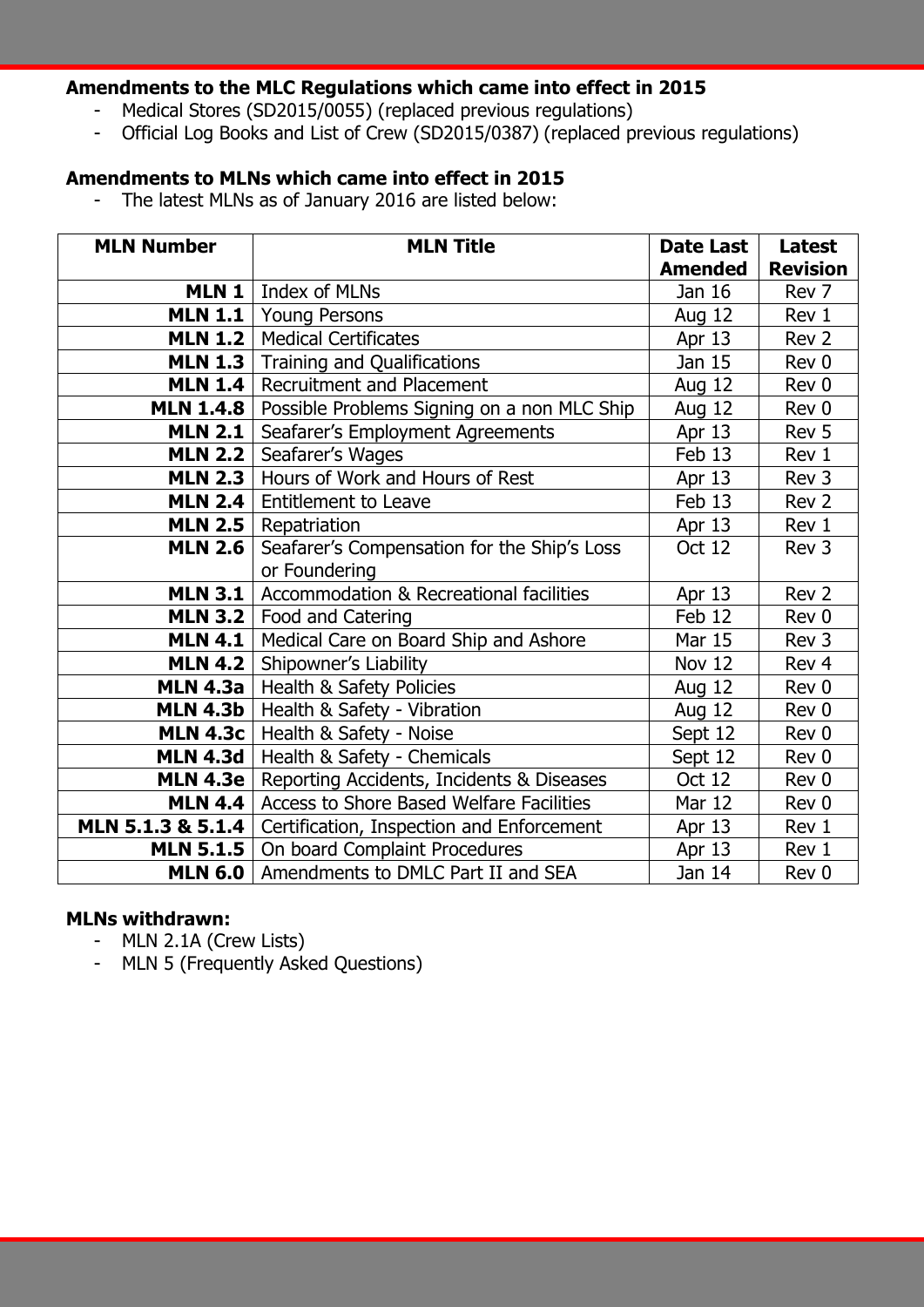# **2. Isle of Man System of Inspection**

For Isle of Man registered ships to which the MLC applies, the Isle of Man Ship Registry is the "Competent Authority" as defined in Article II(a) of the MLC and is responsible for implementing the Isle of Man's obligations under the MLC. IOMSR is a Division of the Isle of Man Government Department of Economic Development.

In accordance with the MLC Regulations the following inspections are carried out:

- Inspections in order to certificate Isle of Man registered ships of 500 gross tonnage or over engaged in international voyages pursuant to the requirement of MLC 5.1.3/6.
- Inspections of ships less than 500 gross tonnage operating commercially.
- Inspections in order to certificate recruitment and placement services based in the Isle of Man pursuant to the requirement of MLC A1.4/2.
- Inspections may also be carried out under the following circumstances:-
	- $\circ$  Isle of Man registered ships worldwide to which the MLC applies where a complaint has been made.
	- $\circ$  Foreign flag ships to which the MLC applies in Isle of Man waters subject to a Port State Control (PSC) inspection (MLC 5.2.1).
	- o Foreign flag ships to which the MLC applies in Isle of Man waters where a complaint has been made (MLC 5.2.2).

The IOMSR endeavours to conduct all MLC inspections using exclusive IOMSR surveyors who fulfil the requirement of "inspector" as prescribed by MLC A5.1.4/7. Surveyors from the Ship Registry are empowered to conduct inspections at appropriate intervals and at any other time when given cause to do so. The surveyors have been trained to carry out MLC inspections in accordance with the requirements of MLC A5.1.4 and MLC B5.1.4.

In exceptional circumstances it is not always possible for IOMSR surveyors to attend every ship. Where this occurs a Classification Society may be appointed as a Recognised Organisation (RO) as permitted by MLC 5.1.2/1 in order to carry out the MLC inspections on behalf of IOMSR. Classification Societies which may be appointed are listed in Manx Shipping Notice 20.

Inspections are conducted for each registered ship to which MLC applies at intervals not exceeding 3 years. It is arranged that the surveyors complete the MLC inspection at the same time as the other audits and inspections. Under this arrangement inspections under MLC take place at intervals of less than 3 years which ensures compliance with MLC A5.1.4/4 of the MLC.

IOMSR utilises a computerised reporting and filing system covering a range of ship certification and inspections which includes MLC inspections. This enhances the ability to plan forthcoming MLC inspections, analyse the findings, and monitor any deficiencies raised during inspections. The computerised reporting and filing system at IOMSR fulfils the requirement for maintaining records of inspections as required by MLC A5.1.4/13.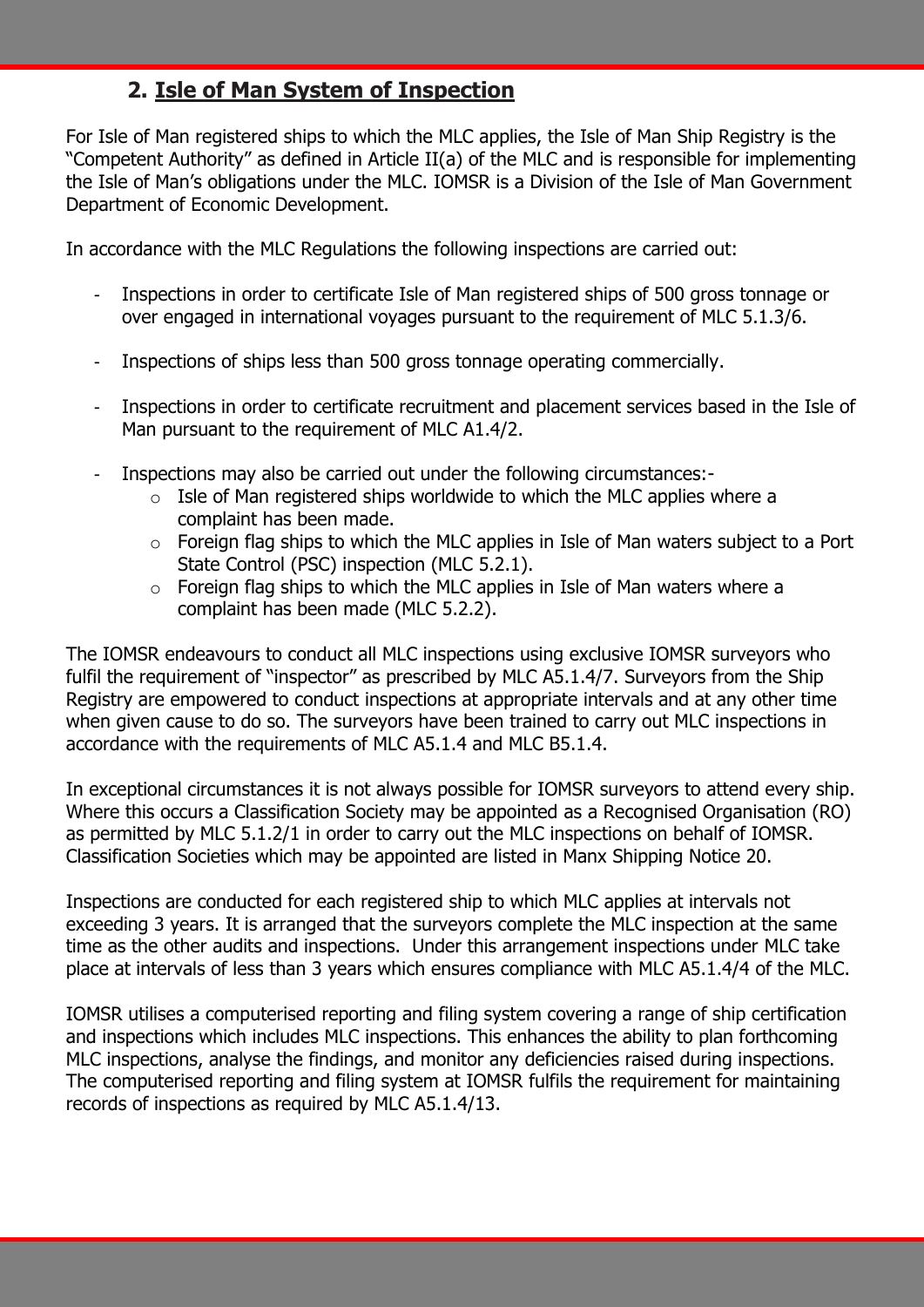# **3. Ships and Premises Inspected**

The following is an inspection record for Isle of Man registered ships, foreign flagged ships and recruitment & placement services to which the MLC applies attended by Isle of Man Inspectors in 2015.

Following an inspection of a ship or premises a report is made by the inspector including a list of any deficiencies to be rectified. A deficiency list stating what items are to be rectified is left with the ship's master or premises representative before the inspector leaves the ship or premises.

MLC reports issued to the ship's master are required to be displayed in a conspicuous place on board as per MLC A5.1.4/12.

## **3.1 Isle of Man Registered Ships Inspected**

| <b>Isle of Man Registered Ships</b> | $1st$ Otr                    | $2nd$ Otr | 3 <sup>rd</sup> Otr | 4 <sup>th</sup> Otr | <b>Total</b> |     |
|-------------------------------------|------------------------------|-----------|---------------------|---------------------|--------------|-----|
| <b>LESS</b>                         | with MLC deficiencies        |           |                     |                     |              | 12  |
| than 500GT                          | with no MLC deficiencies     |           |                     |                     |              |     |
| <b>GREATER</b>                      | with MLC deficiencies        | 10        | 15                  | 21                  | 13           | 59  |
| than 500GT                          | with no MLC deficiencies     | 13        | 20                  | 34                  | <b>19</b>    | 86  |
|                                     | <b>Total MLC Inspections</b> | 27        | 43                  | 55                  | 35           | 160 |

On the ships where deficiencies were identified requiring rectification, the deficiencies can be broken down as follows.

| <b>Deficiencies raised regarding:</b>                                                                 | $1st$ Qtr                | $2nd$ Qtr      | $3rd$ Qtr      | $4th$ Qtr                | <b>Total</b>            |
|-------------------------------------------------------------------------------------------------------|--------------------------|----------------|----------------|--------------------------|-------------------------|
| 1. Minimum Age                                                                                        |                          |                |                |                          |                         |
| 2. Medical Certificates                                                                               |                          | $\overline{2}$ |                |                          | 3                       |
| 3. Qualification of Seafarers                                                                         | 3                        | 5              | $\overline{2}$ |                          | 11                      |
| 4. Seafarer Employment Agreements                                                                     | 10                       | 11             | 11             | 9                        | 41                      |
| 5. Use of any Licensed, Certified or<br>Regulated Private Recruitment and<br><b>Placement Service</b> |                          | 2              | $\overline{2}$ | 2                        |                         |
| 6. Hours of Work and Rest                                                                             |                          |                | 6              | 3                        | 11                      |
| 7. Manning Levels for the Ship                                                                        |                          |                |                |                          |                         |
| 8. Accommodation                                                                                      | $\overline{\phantom{0}}$ | 6              | $\overline{4}$ |                          | 12                      |
| 9. On Board Recreational Facilities                                                                   |                          |                |                |                          |                         |
| 10. Food and Catering                                                                                 | 11                       | $\overline{2}$ | 6              | $\overline{\phantom{0}}$ | 21                      |
| 11. Health and Safety and Accident<br>Prevention                                                      | 3                        | 8              |                | 5                        | 16                      |
| 12. On Board Medical Care                                                                             |                          |                |                |                          | $\overline{\mathbf{4}}$ |
| 13. On Board Complaint Procedures                                                                     | $\overline{2}$           | $\overline{2}$ |                |                          | 5                       |
| 14. Payment of Wages                                                                                  | $\overline{\phantom{a}}$ |                |                |                          | 3                       |
| Total                                                                                                 | 36                       | 40             | 33             | 25                       | 134                     |

Please note that on some ships more than one deficiency may have been issued to the same ship. All deficiencies were resolved to the satisfaction of IOMSR.

Any deficiencies raised are entered into IOMSR's database and continually monitored. Once the deficiencies have been rectified satisfactorily they are 'closed out' on the database.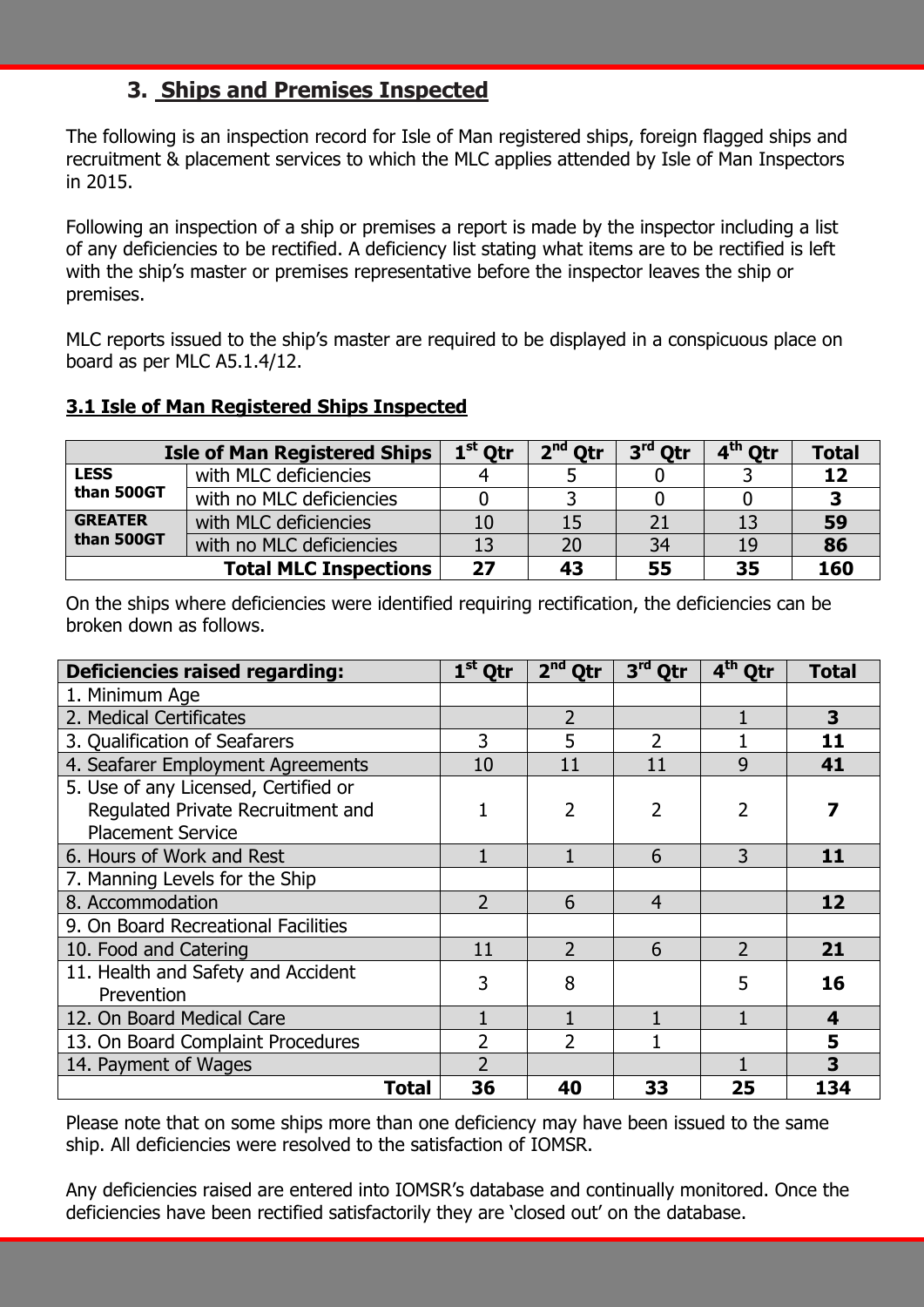The following tables show a breakdown of the number of MLC deficiencies raised per ship type.

| <b>Less than 500 GT Ships</b><br><b>Deficiency Breakdown per Ship Type</b>                         | Comm.<br><b>Yacht</b> | PV* | <b>Total</b>   |
|----------------------------------------------------------------------------------------------------|-----------------------|-----|----------------|
| (ships issued with a DMLC 1 and DMLC 2 only)                                                       |                       |     |                |
| 1. Minimum Age                                                                                     |                       |     | 0              |
| 2. Medical Certificates                                                                            |                       |     |                |
| 3. Qualification of Seafarers                                                                      | 3                     |     | 4              |
| 4. Seafarer Employment Agreements                                                                  | 3                     |     | 4              |
| 5. Use of any Licensed, Certified or Regulated Private<br><b>Recruitment and Placement Service</b> |                       |     | 2              |
| 6. Hours of Work and Rest                                                                          |                       |     | $\overline{2}$ |
| 7. Manning Levels for the Ship                                                                     |                       |     | 0              |
| 8. Accommodation                                                                                   | $\overline{2}$        |     | 3              |
| 9. On Board Recreational Facilities                                                                |                       |     | 0              |
| 10. Food and Catering                                                                              | 3                     |     | 3              |
| 11. Health and Safety and Accident Prevention                                                      | 6                     | 1   | 7              |
| 12. On Board Medical Care                                                                          |                       |     | 0              |
| 13. On Board Complaint Procedures                                                                  |                       |     |                |
| 14. Payment of Wages                                                                               |                       |     |                |
| <b>Total Deficiencies</b>                                                                          | 19                    | 8   | 28             |
| <b>Ships Inspected with Deficiencies</b>                                                           | 11                    |     | 12             |

| <b>Greater than 500 GT Ships</b><br><b>Deficiency Breakdown per Ship Type</b><br>(ships issued with a MLC certificate,<br>DMLC 1 and DMLC 2) | Passenger        | Q              | Chemica | Gas            | <b>Bulk</b>    | Offshore/<br>Standby | <b>Other</b>   | Comm.<br>Yacht | $\sum_{\ast}$ | Total                   |
|----------------------------------------------------------------------------------------------------------------------------------------------|------------------|----------------|---------|----------------|----------------|----------------------|----------------|----------------|---------------|-------------------------|
| 1. Minimum Age                                                                                                                               |                  |                |         |                |                |                      |                |                |               | 0                       |
| 2. Medical Certificates                                                                                                                      |                  | 1              |         |                |                |                      |                |                |               | $\overline{2}$          |
| 3. Qualification of Seafarers                                                                                                                |                  | 3              |         | $\mathbf{1}$   |                |                      | 1              |                |               | $\overline{\mathbf{z}}$ |
| 4. Seafarer Employment Agreements                                                                                                            |                  | 9              |         | 5              | 9              | 4                    | 6              | $\overline{4}$ |               | 37                      |
| 5. Use of any Licensed, Certified or Regulated<br><b>Private Recruitment and Placement Service</b>                                           |                  | 1              |         |                | 3              | 1                    |                |                |               | 5                       |
| 6. Hours of Work and Rest                                                                                                                    |                  | 6              |         |                | $\mathbf{1}$   | $\mathbf{1}$         |                | 1              |               | 9                       |
| 7. Manning Levels for the Ship                                                                                                               |                  |                |         |                |                |                      |                |                |               | $\boldsymbol{0}$        |
| 8. Accommodation                                                                                                                             |                  | $\overline{2}$ |         |                | $\overline{4}$ |                      | $\overline{2}$ |                |               | 9                       |
| 9. On Board Recreational Facilities                                                                                                          |                  |                |         |                |                |                      |                |                |               | $\mathbf 0$             |
| 10. Food and Catering                                                                                                                        |                  | 7              |         | $\overline{2}$ | 3              |                      | 6              |                |               | 18                      |
| 11. Health and Safety and Accident<br>Prevention                                                                                             |                  |                |         | 1              | 4              | 1                    | $\overline{2}$ |                |               | 9                       |
| 12. On Board Medical Care                                                                                                                    |                  | $\overline{2}$ |         |                | $\mathbf{1}$   |                      | $\mathbf{1}$   |                |               | $\overline{\mathbf{4}}$ |
| 13. On Board Complaint Procedures                                                                                                            |                  | 1              |         |                | $\overline{2}$ |                      |                |                |               | 4                       |
| 14. Payment of Wages                                                                                                                         |                  |                |         |                |                |                      |                |                |               | $\overline{2}$          |
| <b>Total Deficiencies</b>                                                                                                                    | $\boldsymbol{0}$ | 32             | 0       | 11             | 27             | 10                   | 18             | 8              | 0             | 106                     |
| <b>Ships Inspected with Deficiencies</b>                                                                                                     | $\mathbf 0$      | 18             | 0       | 4              | 14             | 6                    | 12             | 5              | 0             | 59                      |

**PV\*** - Pleasure vessels. Although not statutorily required, some vessels choose to comply with the Maritime Labour Convention and inspection on a voluntary basis.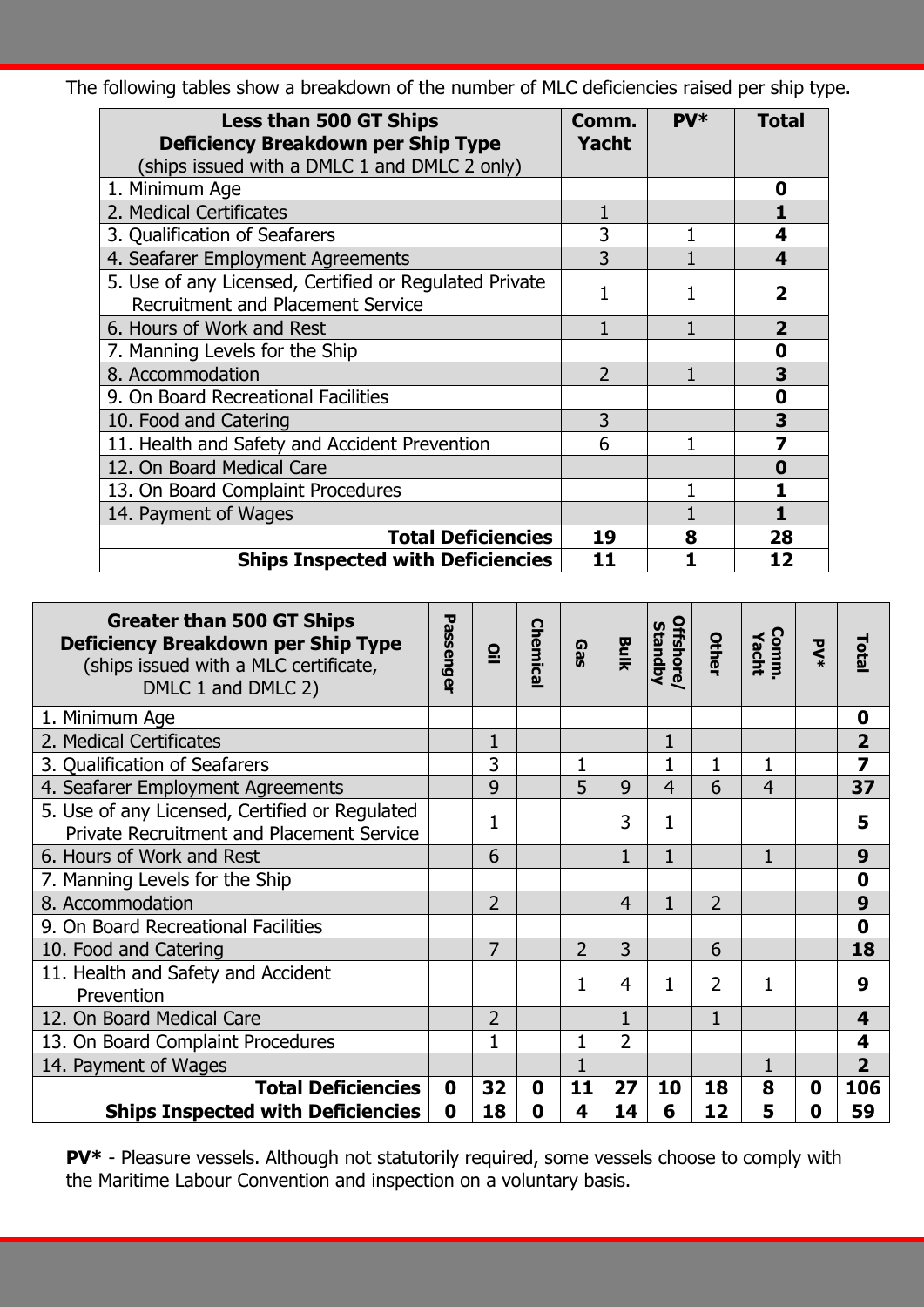The table below shows a comparison of 2015's Isle of Man inspections and deficiencies compared with the previous year.

| Year                                             | 2013           | 2014         | 2015 |
|--------------------------------------------------|----------------|--------------|------|
| *Number of MLC Ships:                            |                |              | 477  |
| <b>Number of Inspections</b>                     | 217            | 258          | 160  |
| <b>Ships with no MLC Deficiencies</b>            | 60             | 110          | 89   |
| <b>Ships with MLC Deficiencies</b>               | 157            | 148          | 71   |
| <b>Deficiencies raised:</b>                      | 430            | 429          | 134  |
| 1. Minimum Age                                   | 8              | 1            |      |
| 2. Medical Certificates                          | 38             | 16           | 3    |
| 3. Qualification of Seafarers                    | 19             | 35           | 11   |
| 4. Seafarer Employment Agreements                | 129            | 102          | 41   |
| 5. Use of any Licensed, Certified or Regulated   | 35             | 19           | 7    |
| <b>Private Recruitment and Placement Service</b> |                |              |      |
| 6. Hours of Work and Rest                        | 23             | 37           | 11   |
| 7. Manning Levels for the Ship                   | $\overline{2}$ | $\mathbf{1}$ |      |
| 8. Accommodation                                 | 8              | 25           | 12   |
| 9. On Board Recreational Facilities              | 5              | 3            |      |
| 10. Food and Catering                            | 45             | 64           | 21   |
| 11. Health and Safety and Accident Prevention    | 85             | 79           | 16   |
| 12. On Board Medical Care                        | $\overline{7}$ | 18           | 4    |
| 13. On Board Complaint Procedures                | 24             | 18           | 5    |
| 14. Payment of Wages                             | $\overline{2}$ | 11           | 3    |

\*The number of ships is based on an average of the number of ships to which MLC applies on the Isle of Man shipping register in the months of June and December of each year. The number of ships includes the following:

Less than 500GT (issued with DMLC Part 1 and Part 2)

Greater than 500GT (issued with MLC Certificate, DMLC Part 1 and Part 2)

#### **3.2 Isle of Man MLC Licensed Premises (Recruitment and Placement Services)**

| <b>Isle of Man Premises I</b>        | 1 <sup>st</sup> Otr | $2nd$ Otr $\overline{ }$ | $3^{\text{rd}}$ Otr | 4 <sup>th</sup> Otr | Total |
|--------------------------------------|---------------------|--------------------------|---------------------|---------------------|-------|
| <b>Total premises inspected</b>      |                     |                          |                     |                     |       |
| <b>Premises with no deficiencies</b> |                     |                          |                     |                     |       |
| <b>Premises with deficiencies</b>    |                     |                          |                     |                     |       |

As per MLN1.4 companies carrying out recruitment and placement services of seafarers based on the Isle of Man are inspected annually for compliance with the IOM requirements and issued with a Certificate of Compliance, valid for 5 years.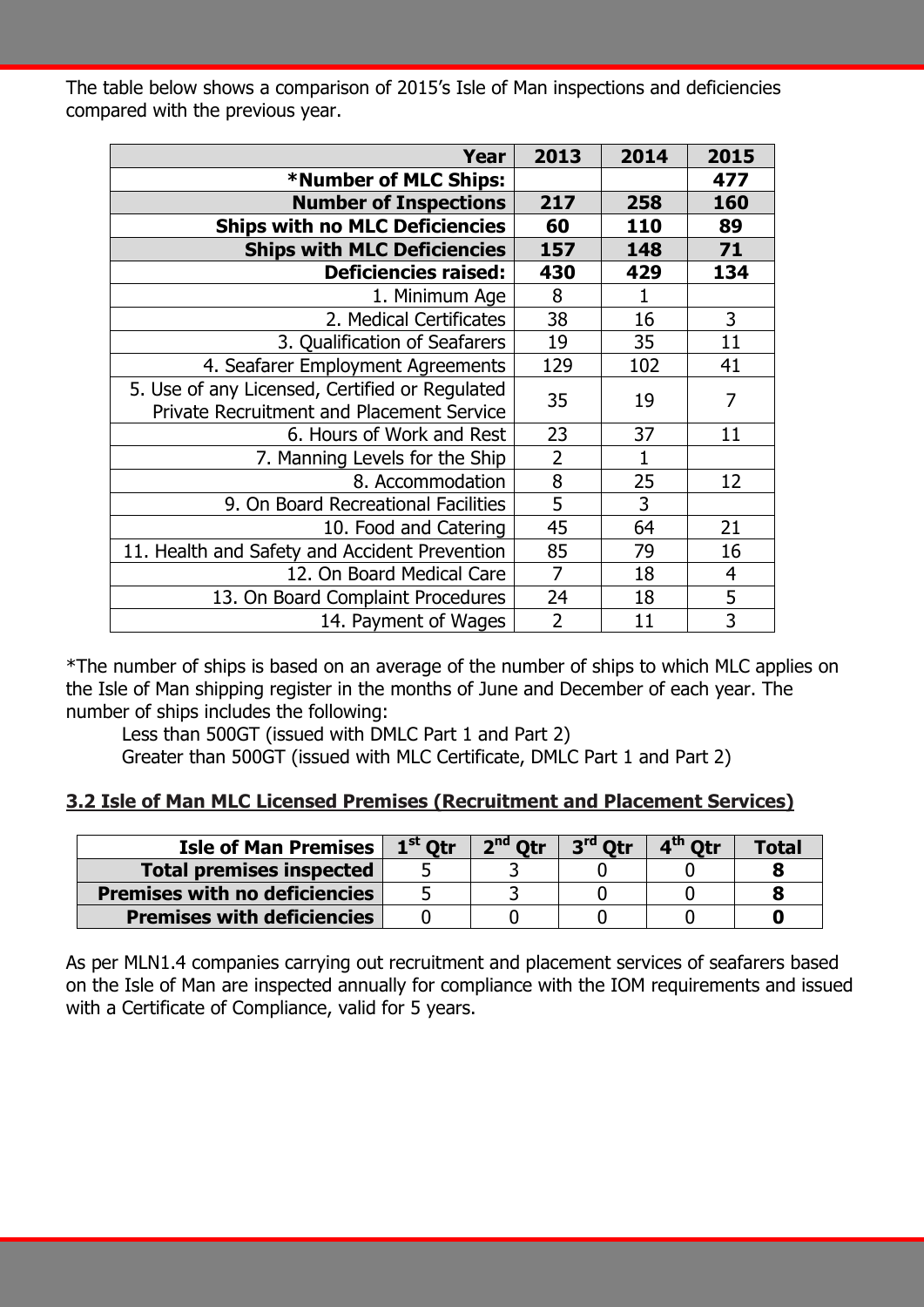# **4. Seafarers Subject to Isle of Man Legislation**

All "seafarers" defined as per MLC Article II(f) sailing on Isle of Man registered ships to which the MLC Regulations are applicable fall under the MLC Code requirements. Seafarers working on such ships are required to be listed in the "List of Crew for IOM Registered Ships" as per Manx Shipping Notice 004.

The following sections outline the various areas where MLC requirements have directly affected the seafarer and where deficiencies have been found during Isle of Man MLC inspections in these areas. A summary of deficiencies found in each area has been provided so that shipping companies and seafarers may benefit from the experience gained from MLC inspections across the fleet.

## **4.1 Minimum Age (Young Persons)**

The minimum age of a seafarer permitted to be employed on an Isle of Man registered ship is 16 years old however special provisions are in force for seafarers under the age of 18 years as stated in MLN1.1.

Deficiencies concerning seafarer minimum age in 2015 included:

none

 $\overline{a}$ 

## **4.2 Seafarer Medical Certificates**

All seafarers are required to hold a valid medical certificate as per the requirements of SD 0234/2013 Regulation 8 and MLN1.2.

Deficiencies concerning seafarer medical certificates in 2015 included:

- photocopies of certificates only;
- medical certificate had expired:
- seafarer not in possession of a valid medical certificate.

## **4.3 Seafarer Qualifications**

All officers and crew are required to be qualified in accordance with Isle of Man Merchant Shipping (Manning and STCW<sup>1</sup>) Regulations 2014 (SD 2014/0238) and carry their original qualification documents with them on board. All documents are subject to inspection at any time by relevant authorities.

Ship's officers are required to hold a valid STCW Certificate of Competency appropriate to their role on board. If the seafarer does not hold a United Kingdom Certificate of Competency then their national certificate of competency is required to be supplemented by an Isle of Man issued STCW endorsement.

Detentions concerning seafarer qualifications in 2015 included:

• a master's qualifications were found unsuitable for the ship size and trading area;

Deficiencies concerning seafarer qualifications in 2015 included:

- a seafarer had no Isle of Man STCW endorsement;
- seafarer only in possession of copies of STCW certification;
- cook had no ship's cook qualification or food hygiene certificate;
- seafarer not in possession of STCW basic safety training course certification;
- security familiarisation certificates were missing;
- a seafarer forgot to bring his qualifications to the ship.

<sup>&</sup>lt;sup>1</sup> International Convention on Standards of Training, Certification and Watchkeeping for Seafarers, 1978 as amended and includes the Seafarer's Training Certification and Watchkeeping Code (STCW Code).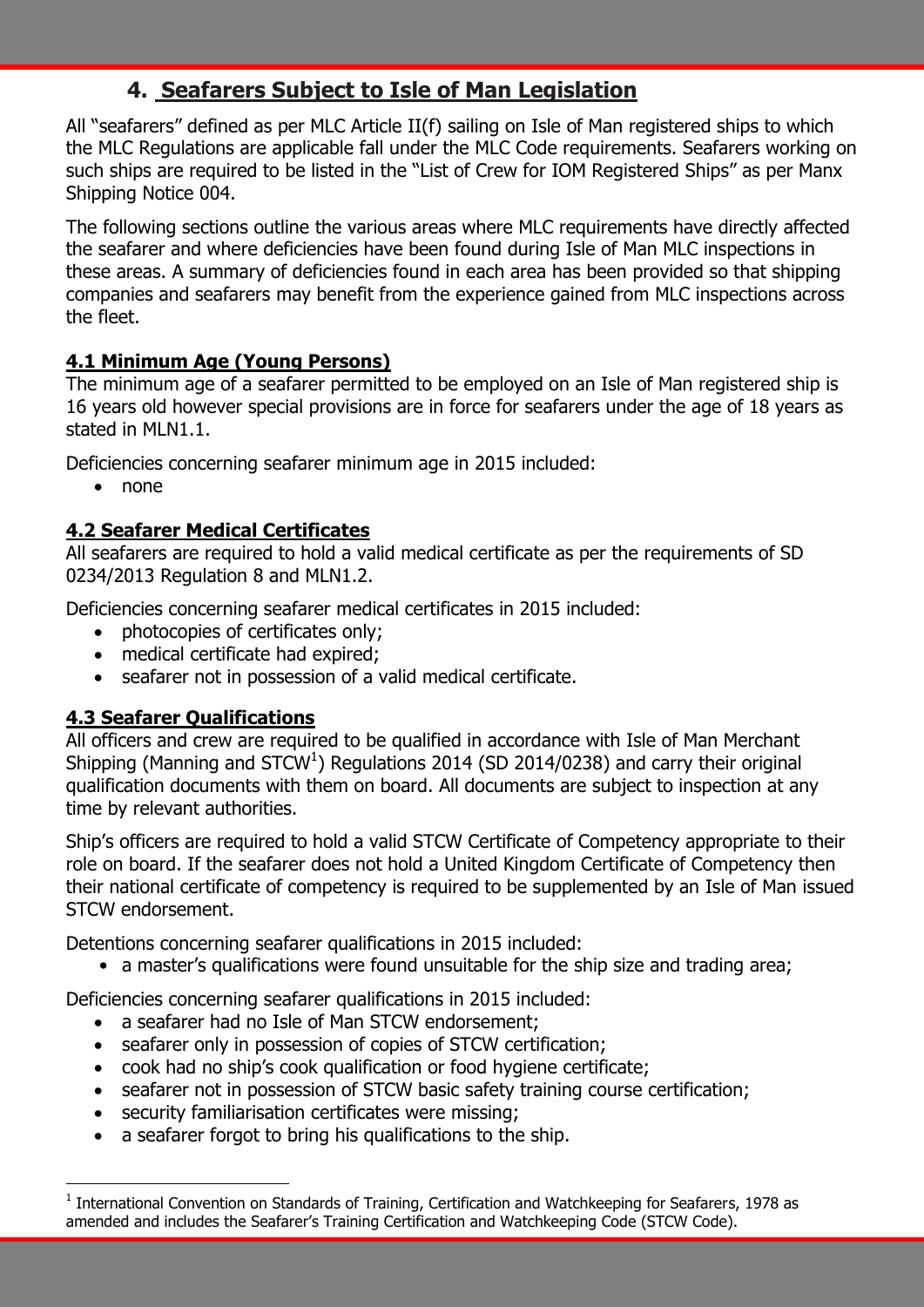Isle of Man STCW endorsements are issued pursuant to the requirements of SD 2014/0238 Reg 17 subject to the provisions of the STCW Convention Reg I/2 para 5.

| <b>STCW ref</b> | <b>Capacity</b> | Q <sub>1</sub> | Q2  | Q <sub>3</sub> | Q <sub>4</sub> | <b>Total</b> |
|-----------------|-----------------|----------------|-----|----------------|----------------|--------------|
| II $/2$         | Master          | 174            | 199 | 203            | 229            | 805          |
| II $/2$         | Ch. Officer     | 82             | 107 | 99             | 139            | 427          |
| II/1            | OOW Nav.        | 193            | 185 | 207            | 173            | 758          |
| III/2           | Ch. Eng.        | 150            | 169 | 181            | 211            | 711          |
| III/2           | $2nd$ Eng.      | 88             | 89  | 95             | 87             | 359          |
| III/1           | OOW Eng.        | 131            | 154 | 168            | 153            | 606          |
|                 | <b>Total</b>    | 818            | 903 | 953            | 992            | 3666         |

The following table shows Isle of Man STCW endorsements issued in 2015.

For a list of all the countries that are currently recognised by IOMSR for the issue of Isle of Man endorsements please refer to the IOMSR website.

#### **4.4 Seafarer Employment Agreements (SEAs)**

All seafarers employed on Isle of Man registered ships are required to have a valid SEA as per the requirements of MLN 2.1.

Deficiencies concerning seafarer SEAs in 2015 included:

- SEAs found to have incorrect signatories and company references;
- SEA found to contain terms and conditions not in compliance with MLC;
- SEA missing MLC required content;
- SEAs found not signed;
- SEA not provided to seafarer;
- SEA had expired;
- CBA had expired:
- the collective bargaining agreement associated with the SEA was not on board;
- conflicting terms and conditions between the seafarer's SE and CBA;
- SEA not in English language;
- crew list found not completed in accordance with Isle of Man requirements;
- procedural documents referred to on the SEA were not on board;
- ship liability for repatriation could not be demonstrated.

#### **4.5 Seafarer's Wages**

All seafarers are required to be paid in line with the terms of their SEAs at intervals not exceeding one month as per the requirements of MLN 2.2.

Detentions concerning seafarer wages in 2015 included:

• one ship repeatedly failed to pay the crew

Deficiencies concerning seafarer wages in 2015 included:

- failure to pay seafarers in accordance with the SEA;
- no wage slips provided;
- allotments were a limited amount and the rate of exchange was not stated on the wage slip.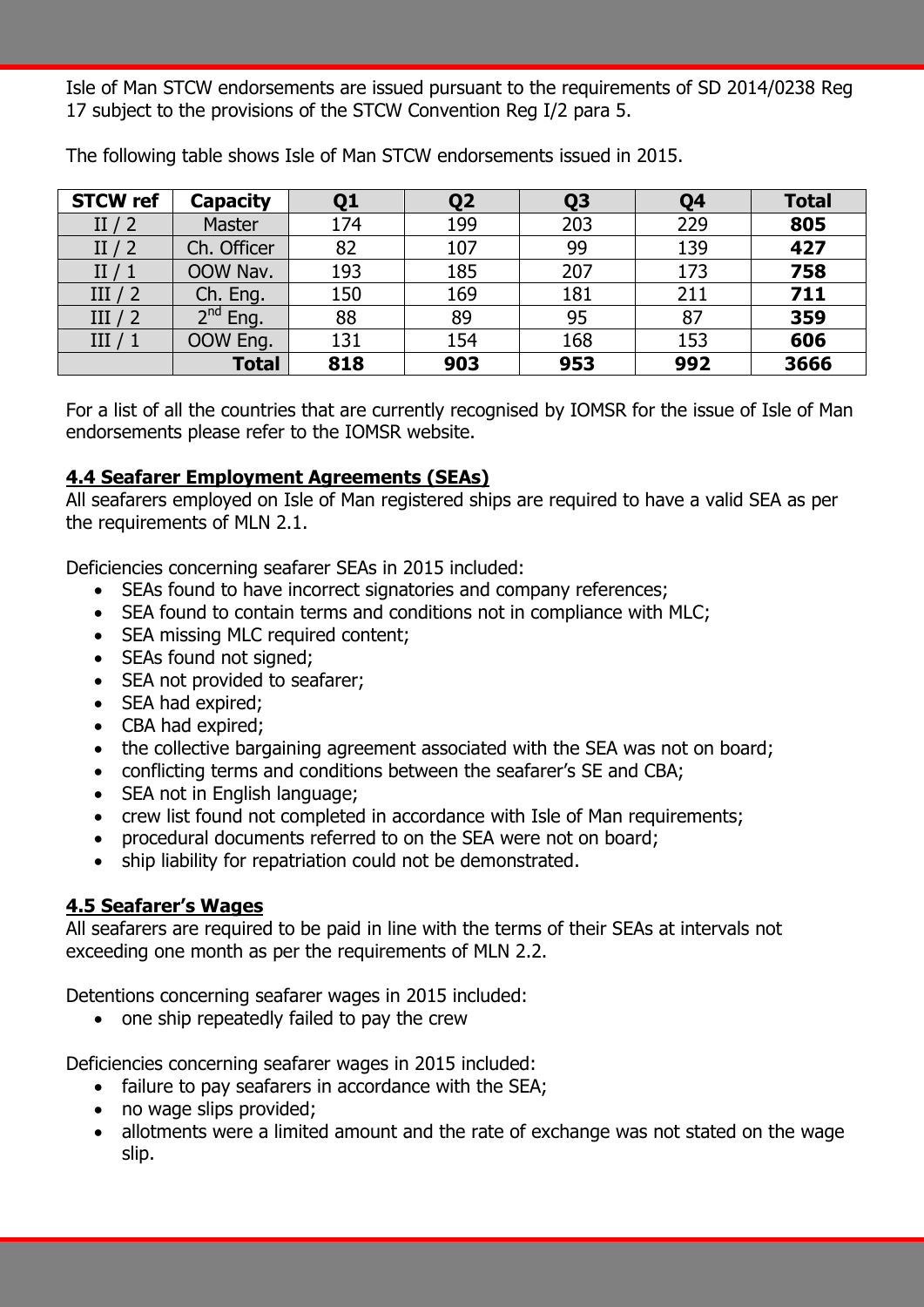#### **4.6 Seafarer Hours of Work and Rest**

All seafarers must comply with the minimum rest requirements as prescribed by IOMSR in MLN 2.3.

Deficiencies concerning seafarer rest in 2015 included:

- breach of minimum rest hours:
- software for recording hours was found defective;
- inadequate compensatory rest given;
- seafarers not recording their hours of rest.

#### **4.7 Seafarer Complaints**

All seafarers must be provided with a copy of the ship's on-board complaints procedure as prescribed by MLC 5.1.5/4.

Deficiencies concerning the on-board complaints procedure in 2015 included:

- On-board complaints procedure could not be located on board;
- Seafarers found unfamiliar with the on-board complaints procedure;
- Placard required to be displayed to seafarers by company procedures was found missing.

A seafarer has the right to bring their complaint directly to IOMSR. All complaints received by IOMSR are treated in confidence. The following is a summary of seafarer complaints received and investigated by IOMSR in 2015:

Complaints received from seafarers serving on Isle of Man ships – MLC A5.1.5/2:

- Accommodation cleanliness commercial yacht  $x1$  complaint
- Rating bullied by a senior officer other vessel  $x1$  complaint
- Non-payment of wages offshore vessel  $x1$  complaint
- Non-payment of wages commercial yacht  $x2$  complaints
- Termination of SEA dispute commercial yacht  $x1$  complaint

Complaints received from seafarers on foreign flag ships in Isle of Man waters – MLC 5.2.2:

• none.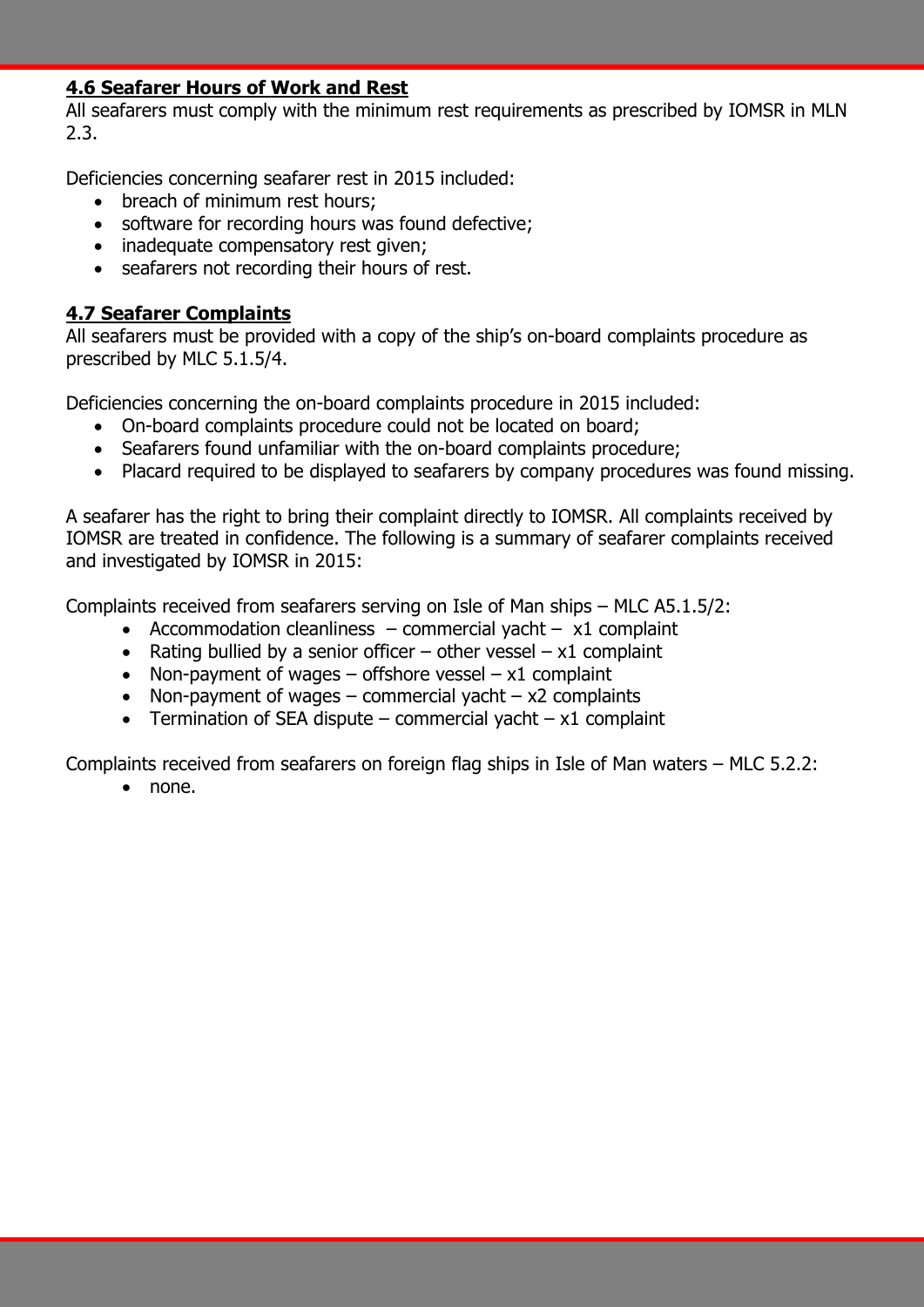# **5. Violations of Legislation, Penalties Imposed and Cases of Ship Detention**

| <b>Foreign Flag Ships Inspected</b><br>in Isle of Man | $1st$ Otr | $2nd$ Otr $\ $ | $3^{\text{rd}}$ Otr $\mid 4^{\text{th}}$ Otr | <b>Total</b> |
|-------------------------------------------------------|-----------|----------------|----------------------------------------------|--------------|
| <b>Total Ships inspected</b>                          |           |                |                                              |              |
| <b>Ships with no MLC deficiencies</b>                 |           |                |                                              |              |
| <b>Ships with MLC deficiencies</b>                    |           |                |                                              |              |
| <b>MLC detentions</b>                                 |           |                |                                              |              |

## **5.1 Foreign Flagged Ships Inspected in Isle of Man Ports**

The above represents Port State Control (PSC) inspections of foreign flagged ships in Isle of Man territorial waters. Please note where no MLC deficiencies have been raised deficiencies may have been raised in other areas.

## **5.2 Isle of Man Ships Inspected in Foreign Ports**

Port State Control (PSC) inspections and MLC deficiencies issued to Isle of Man ships by PSC Authorities worldwide are as follows.

|                                           | $1st$ Qtr      | $2nd$ Qtr | 3 <sup>rd</sup> Qtr      | 4 <sup>th</sup> Qtr      | <b>Total</b>            |
|-------------------------------------------|----------------|-----------|--------------------------|--------------------------|-------------------------|
| <b>Total Ships Inspected</b>              | 237            | 242       | 237                      | 207                      | 923                     |
| <b>Inspections with MLC Detentions:</b>   |                |           |                          | 2                        | $\overline{\mathbf{2}}$ |
| Paris MOU Region                          |                |           |                          | 2                        | $\overline{2}$          |
| <b>Inspections with MLC Deficiencies:</b> | 17             | 19        | 21                       | 18                       | 75                      |
| Paris MOU Region                          | 9              | 6         | 11                       | 8                        | 34                      |
| Tokyo MOU Region                          | $\overline{4}$ | 7         | $\overline{4}$           | 3                        | 18                      |
| United States Coast Guard                 |                | 2         |                          | $\overline{\phantom{a}}$ | 6                       |
| <b>Indian MOU Region</b>                  |                |           |                          | 2                        | $\overline{2}$          |
| Abuja MOU Region                          |                |           |                          |                          |                         |
| Caribbean MOU Region                      |                |           |                          |                          |                         |
| Latin America MOU Region                  | $\overline{2}$ |           |                          |                          | 3                       |
| <b>Black Sea MOU Region</b>               |                |           | 2                        | $\overline{2}$           | 5                       |
| Mediterranean MOU Region                  |                | 2         | $\overline{\phantom{a}}$ |                          | 5                       |
| Riyadh MOU Region                         |                |           |                          |                          |                         |
| Other                                     |                |           |                          |                          |                         |

## **Inspections Resulting in MLC Deficiencies by Ship Type**

| <b>Ship Type</b>   |        |        | 02     |        |        |        | 04     |        | <b>Total</b> |
|--------------------|--------|--------|--------|--------|--------|--------|--------|--------|--------------|
|                    | <500GT | >500GT | <500GT | >500GT | <500GT | >500GT | <500GT | >500GT |              |
| <b>Bulk</b>        |        |        |        | 8      |        |        |        |        | 25           |
| <b>Offshore</b>    |        |        |        |        |        |        |        |        |              |
| Oil                |        |        |        | ว      |        |        |        | Ջ      | 19           |
| Gas                |        |        |        |        |        |        |        |        |              |
| <b>Other Cargo</b> |        | n      |        |        |        | b      |        |        | 20           |
| Comm. Yacht        |        |        |        |        |        |        |        |        |              |
| Passenger          |        |        |        |        |        |        |        |        |              |
| <b>Total</b>       | 0      | 17     |        | 18     | 0      | 21     | 0      | 18     | 75           |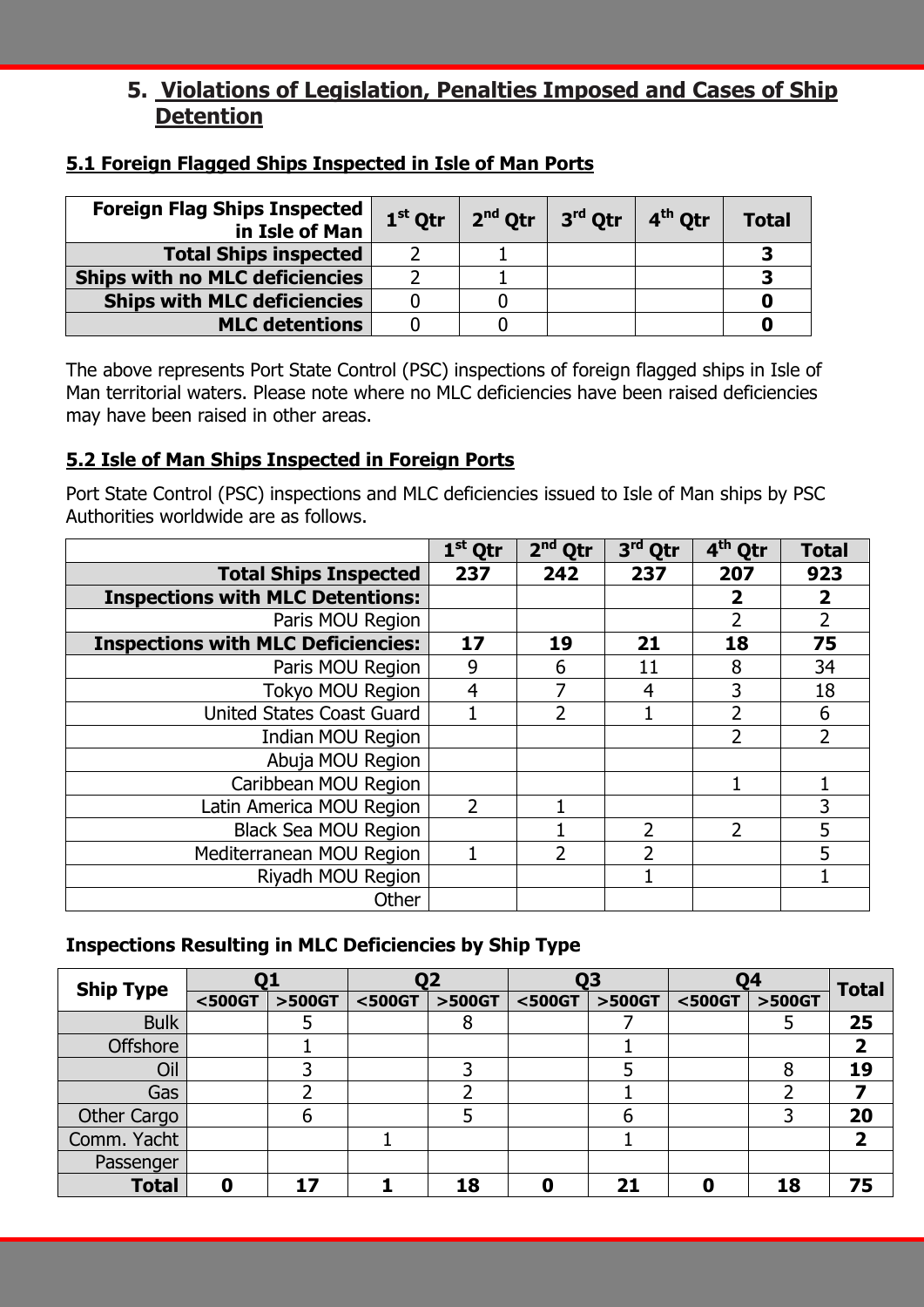The table below shows a comparison of 2015's PSC inspections of Isle of Man ships worldwide and deficiencies raised by PSC compared with previous years. The items in brackets are typical deficiency items raised during PSC inspections.

| <b>Year</b>                                                                                     | 2013           | 2014         | 2015                    |
|-------------------------------------------------------------------------------------------------|----------------|--------------|-------------------------|
| <b>Number of Ships Inspected</b>                                                                | 872            | 946          | 923                     |
| <b>*Inspections with no MLC Deficiencies</b>                                                    | 828            | 884          | 847                     |
| *Inspections with MLC Detentions:                                                               | $\mathbf 0$    | $\mathbf 0$  | $\overline{\mathbf{2}}$ |
| 3. Qualification of Seafarers                                                                   |                |              |                         |
| (A master's qualifications were found unsuitable for the ship size                              |                |              | 1                       |
| and trading area)                                                                               |                |              |                         |
| 14. Payment of Wages                                                                            |                |              | $\mathbf{1}$            |
| (Found repeated cases of non-payment of wages)                                                  |                |              |                         |
| <b>*Inspections with MLC Deficiencies</b>                                                       | 44             | 62           | 75                      |
| <b>Deficiencies raised:</b>                                                                     | 59             | 111          | 120                     |
| 1. Minimum Age                                                                                  |                |              |                         |
| 2. Medical Certificates                                                                         |                |              | $\overline{2}$          |
| (expired)                                                                                       |                |              |                         |
| 3. Qualification of Seafarers                                                                   |                |              |                         |
| (STCW basic training certificates missing, only copies of                                       | $\mathbf{1}$   |              | 15                      |
| certification, tanker endorsements missing, GMDSS licence                                       |                |              |                         |
| expired, no ship's cook or food hygiene certificate)                                            |                |              |                         |
| 4. Seafarer Employment Agreements                                                               |                |              | 8                       |
| (expired SEAs)                                                                                  |                |              |                         |
| 5. Use of any Licensed, Certified or Regulated Private                                          |                |              |                         |
| Recruitment and Placement Service                                                               |                |              |                         |
| 6. Hours of Work and Rest                                                                       |                |              |                         |
| (schedule of working arrangements not posted, breach of rest<br>hours, rest hours not recorded) |                | 6            | 13                      |
| 7. Manning Levels for the Ship                                                                  |                |              |                         |
| (master intoxicated prior to departure, not sufficient crew on                                  |                |              | 3                       |
| board as per manning document).                                                                 |                |              |                         |
| 8. Accommodation                                                                                |                |              |                         |
| (lighting, electrical devices, cleanliness, sanitary facilities,                                | $\overline{2}$ | 10           | 13                      |
| heating & ventilation)                                                                          |                |              |                         |
| 9. On Board Recreational Facilities                                                             |                |              |                         |
| (mess and recreation rooms)                                                                     |                | $\mathbf{1}$ |                         |
| 10. Food and Catering                                                                           |                |              |                         |
| (galley facilities and cleanliness, food storage, food preparation,                             | 7              | 8            | 6                       |
| food condition, drinking water)                                                                 |                |              |                         |
| 11. Health and Safety and Accident Prevention                                                   |                |              |                         |
| (working conditions relating to lighting, ventilation, access to                                |                |              |                         |
| the ship, gangway, slips, electrical, PPE, signs, machine part                                  | 45             | 78           | 56                      |
| protection, insulation, engine room cleanliness,                                                |                |              |                         |
| anchoring/mooring equipment)                                                                    |                |              |                         |
| 12. On Board Medical Care                                                                       | $\overline{4}$ | 7            | $\mathbf{1}$            |
| (hospital, medical equipment, person in charge of medical care)                                 |                |              |                         |
| 13. On Board Complaint Procedures                                                               |                |              | 2                       |
| (not located on board)                                                                          |                |              |                         |
| 14. Payment of Wages                                                                            |                | 1            | $\mathbf 1$             |
| (Method of calculation)                                                                         |                |              |                         |

\*Ships may have been detained or issued deficiencies relating to non-MLC matters but are not counted for the purposes of this report.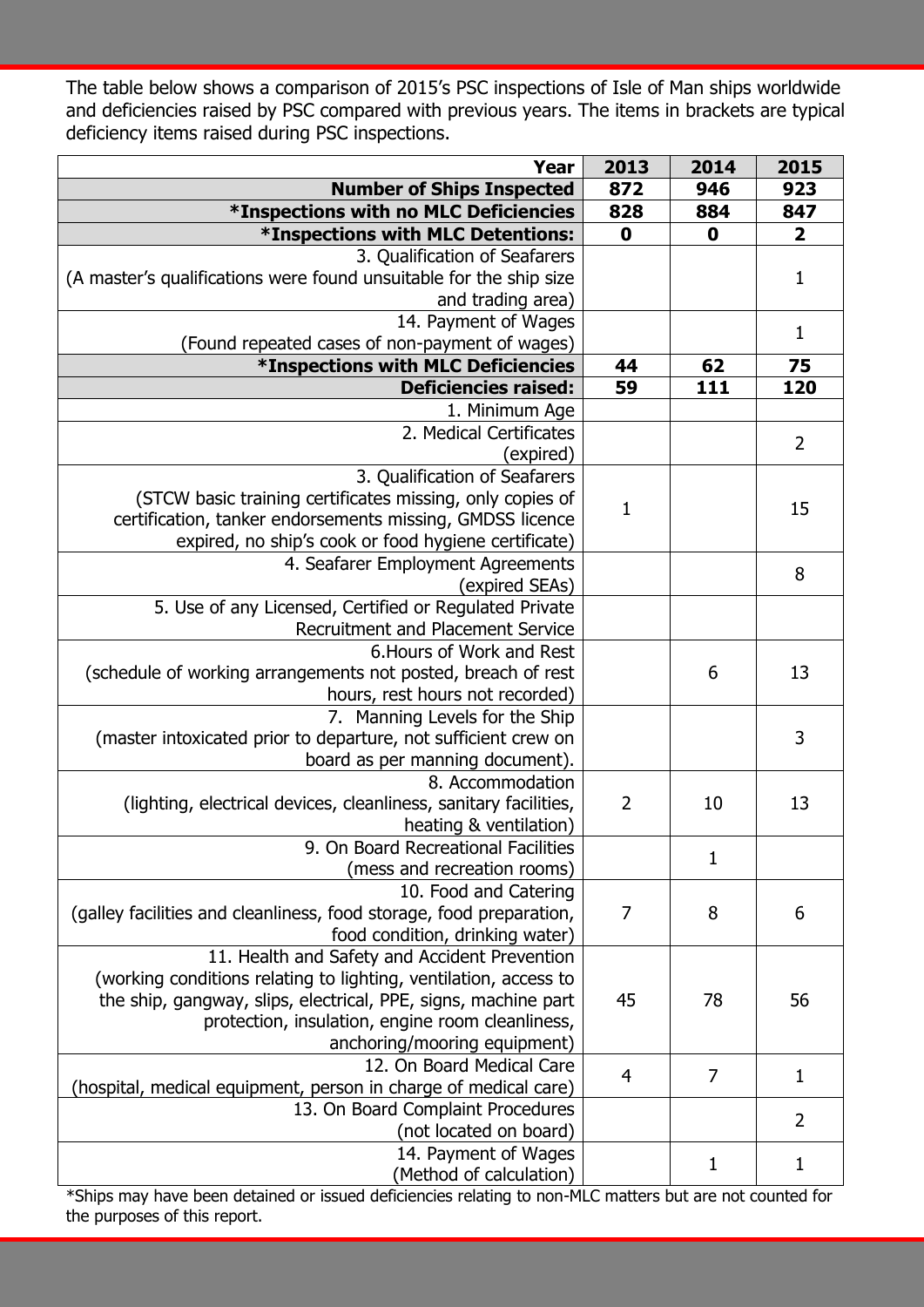# **6. Reported Occupational Injuries and Diseases**

All deaths and significant injuries to seafarers on board Isle of Man registered ships are required to be reported to IOMSR as per the requirements of Merchant Shipping (Accident Reporting and Investigation) Regulations (SD 815/01). Initial reports to IOMSR are to be made using form ARF1 available on the IOMSR website – see MLN 4.3e and Manx Shipping Notice 003 for more information. All occupational diseases should be reported using form OD001 "Report of a Case of Occupational Disease" – see MLN 4.3e for more information.

The tables in 6.1 to 6.5 below represent seafarer deaths and injuries on board Isle of Man registered ships. Only cases relating to occurrences involving shipboard operations are included in this report. This report does not include statistics relating to deaths from natural causes.

In this report a "serious injury" is defined as an injury sustained by a person resulting in incapacitation where a person is unable to function normally for more than 72 hours commencing within seven days from when the injury was suffered. A "minor injury" is any lesser injury which is not a serious injury.

| <b>Rank</b>          | <b>Total</b>            | <b>Minor</b><br><b>Injury</b> | <b>Serious</b><br><b>Injury</b> | <b>Death</b> |
|----------------------|-------------------------|-------------------------------|---------------------------------|--------------|
| <b>Master</b>        | 0                       |                               |                                 |              |
| Ch. Off              | $\overline{\mathbf{z}}$ | $\overline{2}$                | $\overline{4}$                  |              |
| OOW Nav              | 1                       |                               | $\mathbf{1}$                    |              |
| Ch. Engineer         | 3                       | 1                             | 1                               |              |
| 2nd Engineer         | 5                       | 4                             | 1                               |              |
| <b>OOW Engineer</b>  | $\overline{\mathbf{z}}$ | 5                             | $\overline{2}$                  |              |
| Electrician          | $\overline{2}$          |                               | $\overline{2}$                  |              |
| <b>Deck Rating</b>   | 15                      | 6                             | 9                               |              |
| <b>Engine Rating</b> | 3                       | 1                             | $\overline{2}$                  |              |
| Deck/Eng. Cadet      | 0                       |                               |                                 |              |
| Cook/Steward         | 1                       | 1                             |                                 |              |
| Passenger/Guest*     | $\overline{2}$          | 2                             |                                 |              |
| Visitor/Contractor*  | 1.                      |                               | 1                               |              |
| <b>Total</b>         | 47                      | 22                            | 23                              | 2            |

## **6.1 Number of Seafarers Incurring Injury or Death By Rank and Age Range**

\*Persons on board may not be an MLC defined "seafarer" but have been included for the purposes of overall statistics.

| <b>Age Range</b> | <b>Total</b> | <b>Minor</b><br><b>Injury</b> | <b>Serious</b><br><b>Injury</b> | <b>Death</b> |
|------------------|--------------|-------------------------------|---------------------------------|--------------|
| $16 - 19$        |              |                               |                                 |              |
| $20 - 29$        | 6            | 3                             | 3                               |              |
| $30 - 39$        | 15           | 8                             | 7                               |              |
| 40-49            | 10           | 3                             | 6                               |              |
| 50-59            | 8            | 5                             | 3                               |              |
| $60+$            | 7            | $\mathcal{P}$                 |                                 |              |
| <b>Total</b>     | 47           | 22                            | 23                              |              |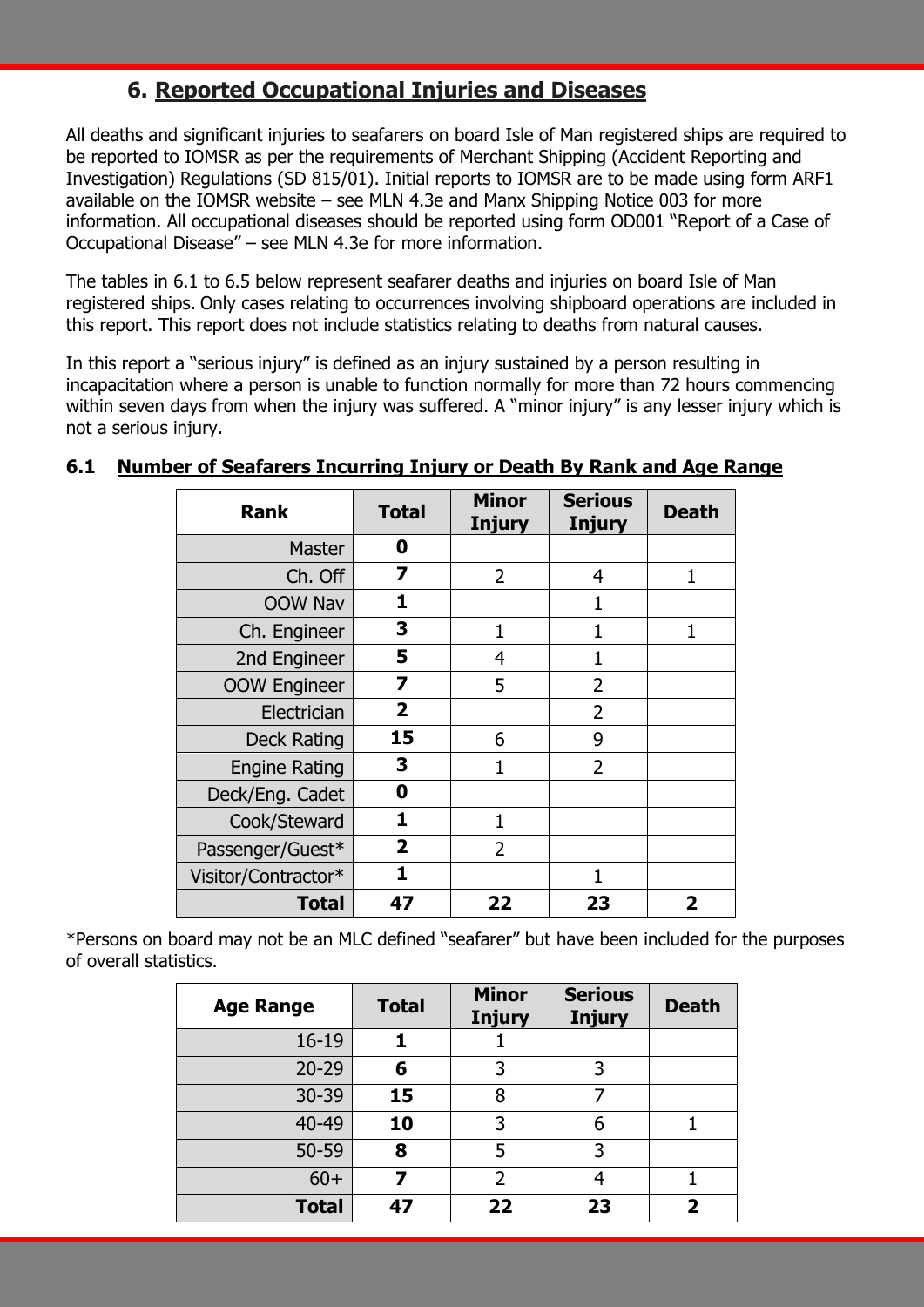## **6.2 Cases Involving Injury or Death on Board per Ship Type**

| <b>Type of Ship</b>     | <b>Minor</b><br><b>Injury</b> | <b>Serious</b><br><b>Injury</b> | <b>Death</b> |
|-------------------------|-------------------------------|---------------------------------|--------------|
| Passenger               | 3                             |                                 |              |
| Oil Tanker              | 4                             | 4                               |              |
| <b>Chemical Tanker</b>  |                               |                                 |              |
| <b>Gas Carrier</b>      |                               | 4                               |              |
| <b>Bulk Carrier</b>     | $\overline{2}$                | 8                               |              |
| Offshore/Standby        | 4                             | 4                               |              |
| Other Cargo Ship        | 2                             | $\overline{\phantom{a}}$        |              |
| <b>Commercial Yacht</b> |                               |                                 |              |
| <b>Total</b>            | 20                            | 22                              |              |

Please note that more than one person may have been injured in the same case.

## **6.3 Activities Being Conducted Leading to an Injury or Death Case**

|                                                  | <b>Total</b>            | <b>Minor</b><br><b>Injury</b> | <b>Serious</b><br><b>Injury</b> | Death* |
|--------------------------------------------------|-------------------------|-------------------------------|---------------------------------|--------|
| Moving about the ship                            | 16                      | 6                             | 9                               | 1      |
| Lifting or carrying by hand                      | 5                       | $\overline{2}$                | 3                               |        |
| Lifting or carrying mechanically                 | 3                       | $\mathbf{1}$                  | $\overline{2}$                  |        |
| Painting, cleaning or de-rusting                 | 1                       |                               | 1                               |        |
| Opening or closing a pressurised<br>vessel       | $\mathbf{1}$            |                               | $\mathbf{1}$                    |        |
| Using sharp hand tools                           | $\mathbf{1}$            | $\mathbf{1}$                  |                                 |        |
| Using portable tools                             | 4                       | $\overline{2}$                | $\overline{2}$                  |        |
| Using fixed tools or machinery                   | 3                       | $\overline{2}$                | 1                               |        |
| Using electrical equipment                       | $\overline{2}$          | $\overline{2}$                |                                 |        |
| Overhauling or maintaining rotating<br>equipment | $\overline{\mathbf{2}}$ | $\mathbf{1}$                  | 1                               |        |
| Watch keeping duties - Navigation                | $\mathbf{1}$            | $\mathbf{1}$                  |                                 |        |
| Watch keeping duties - Engine<br>Room            | $\overline{2}$          | $\overline{2}$                |                                 |        |
| Launching or recovering survival<br>craft        | 1                       | $\mathbf{1}$                  |                                 |        |
| Maintenance - machinery                          | $\overline{\mathbf{2}}$ |                               | $\overline{2}$                  |        |
| <b>Total</b>                                     | 44                      | 21                            | 22                              |        |

\*Cases involving death:

 Entering a cargo tween deck space with a dangerous atmosphere without taking proper precautions – 2 seafarers died and 1 was seriously injured.

In some cases more than one seafarer was injured from the same activity.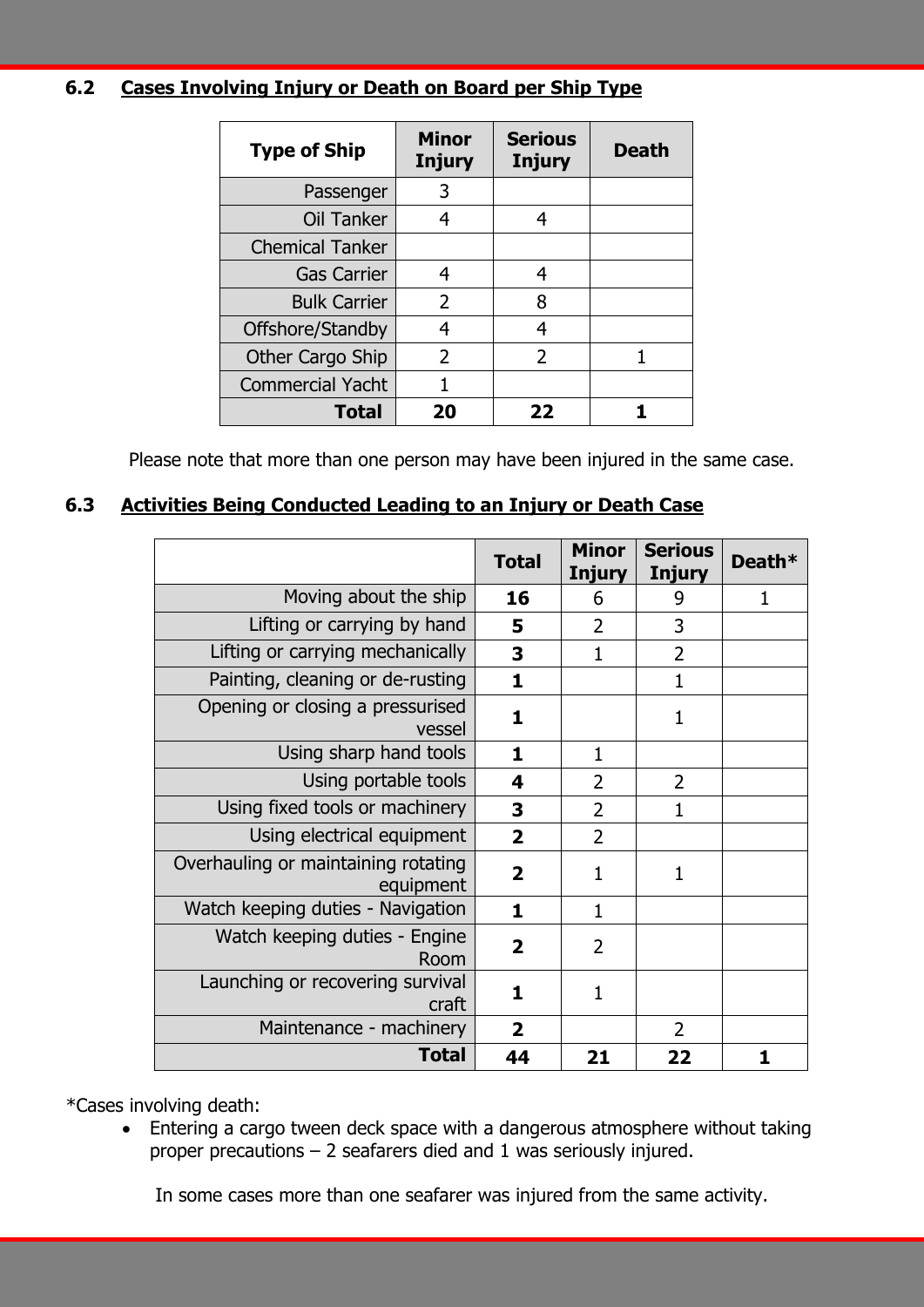| 6.4 Occupational Diseases, Injuries and Deaths Reported per Seafarer |
|----------------------------------------------------------------------|
|----------------------------------------------------------------------|

| <b>Description of Main Injuries</b>                                    | <b>Total</b>            | <b>Minor</b><br><b>Injury</b> | <b>Serious</b><br><b>Injury</b> | <b>Death</b>            |
|------------------------------------------------------------------------|-------------------------|-------------------------------|---------------------------------|-------------------------|
| Death                                                                  | $\overline{2}$          |                               |                                 | 2                       |
| Fracture of skull, pelvis, spine, or a<br>major bone in the arm or leg | 4                       |                               | $\overline{4}$                  |                         |
| Other fracture                                                         | 5                       | 3                             | $\overline{2}$                  |                         |
| Loss of fingers                                                        | 4                       |                               | $\overline{4}$                  |                         |
| Other eye injuries                                                     | 1                       | 1                             |                                 |                         |
| Concussion                                                             | 3                       | 1                             | 2                               |                         |
| Burn or scald                                                          | 4                       | 1                             | 3                               |                         |
| <b>Electrical burns</b>                                                | 1                       | 1                             |                                 |                         |
| <b>Dislocations</b>                                                    | $\overline{\mathbf{2}}$ | $\overline{2}$                |                                 |                         |
| Crushing injuries                                                      | 5                       | 3                             | $\overline{2}$                  |                         |
| Major bruising                                                         | $\mathbf{1}$            | 1                             |                                 |                         |
| Puncture wound, cut or laceration                                      | 12                      | 8                             | $\overline{4}$                  |                         |
| Torn cartilage/ligament/muscle                                         | 1                       |                               | 1                               |                         |
| Near asphyxiation from oxygen<br>depravation                           | $\mathbf{1}$            |                               | 1                               |                         |
| Other                                                                  | $\mathbf{1}$            | $\mathbf{1}$                  |                                 |                         |
| <b>Total</b>                                                           | 47                      | 22                            | 23                              | $\overline{\mathbf{2}}$ |

The parts of the body incurring serious and minor injuries were reported as:

| <b>Total</b> | 47 |
|--------------|----|
| Foot         | 5  |
| Hand         | 19 |
| Arm          | 4  |
| Leg          | 6  |
| <b>Torso</b> | 2  |
| Head         | 11 |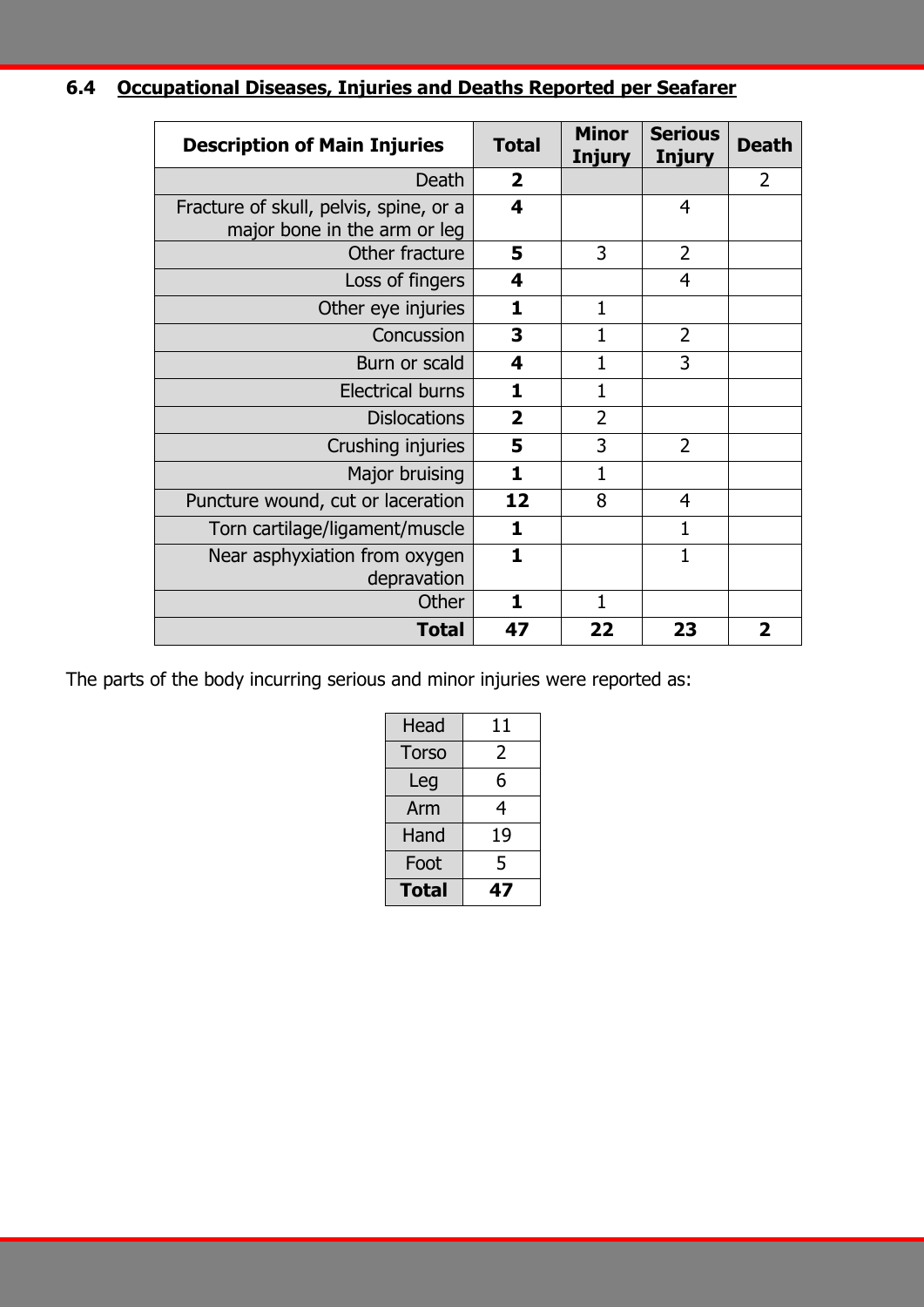## **6.5 Occurrence Leading to an Injury or Death Case**

| <b>Occurrence</b>                                             | <b>Total</b>   | <b>Minor</b><br><b>Injury</b> | <b>Serious</b><br><b>Injury</b> | <b>Death</b> |
|---------------------------------------------------------------|----------------|-------------------------------|---------------------------------|--------------|
| Fire                                                          | 1              |                               |                                 |              |
| Pipe systems: explosion,<br>collapse or bursting              | 1              |                               | 1                               |              |
| Sudden uncontrolled release of<br>any substance from a system | $\overline{2}$ |                               | $\overline{2}$                  |              |
| Failure of any lifting device                                 | 1              |                               | $\mathbf{1}$                    |              |
| Slips or falls (same level)                                   | 9              | 6                             | 3                               |              |
| Slips or falls (different levels)                             | 5              | 1                             | 4                               |              |
| Involving lifting equipment                                   | 4              | $\overline{2}$                | $\overline{2}$                  |              |
| Man overboard                                                 | $\mathbf{1}$   |                               | $\overline{1}$                  |              |
| Electric shock                                                | $\mathbf{1}$   | $\mathbf{1}$                  |                                 |              |
| Moving about - no fall, no<br>handling                        | 3              | 1                             | 1                               | 1            |
| Moving about - manual handling                                | 1              |                               | $\mathbf{1}$                    |              |
| Involving rescue<br>boat/lifeboat/liferaft                    | 1              | $\mathbf{1}$                  |                                 |              |
| Maintenance - machinery                                       | 9              | 5                             | 4                               |              |
| Maintenance - other                                           | 4              | 3                             | $\mathbf{1}$                    |              |
| cargo hold cleaning                                           | $\mathbf{1}$   |                               | 1                               |              |
| <b>Total</b>                                                  | 44             | 21                            | 22                              | 1            |

In some cases more than one seafarer was injured in the same case.

## **6.6 Injuries and Accidents Reported on Foreign Ships in Isle of Man Waters**

- None.

For more information please refer to the "2015 Summary Report of Casualties, Accidents and Incidents on Isle of Man Registered Ships" published on the IOMSR website.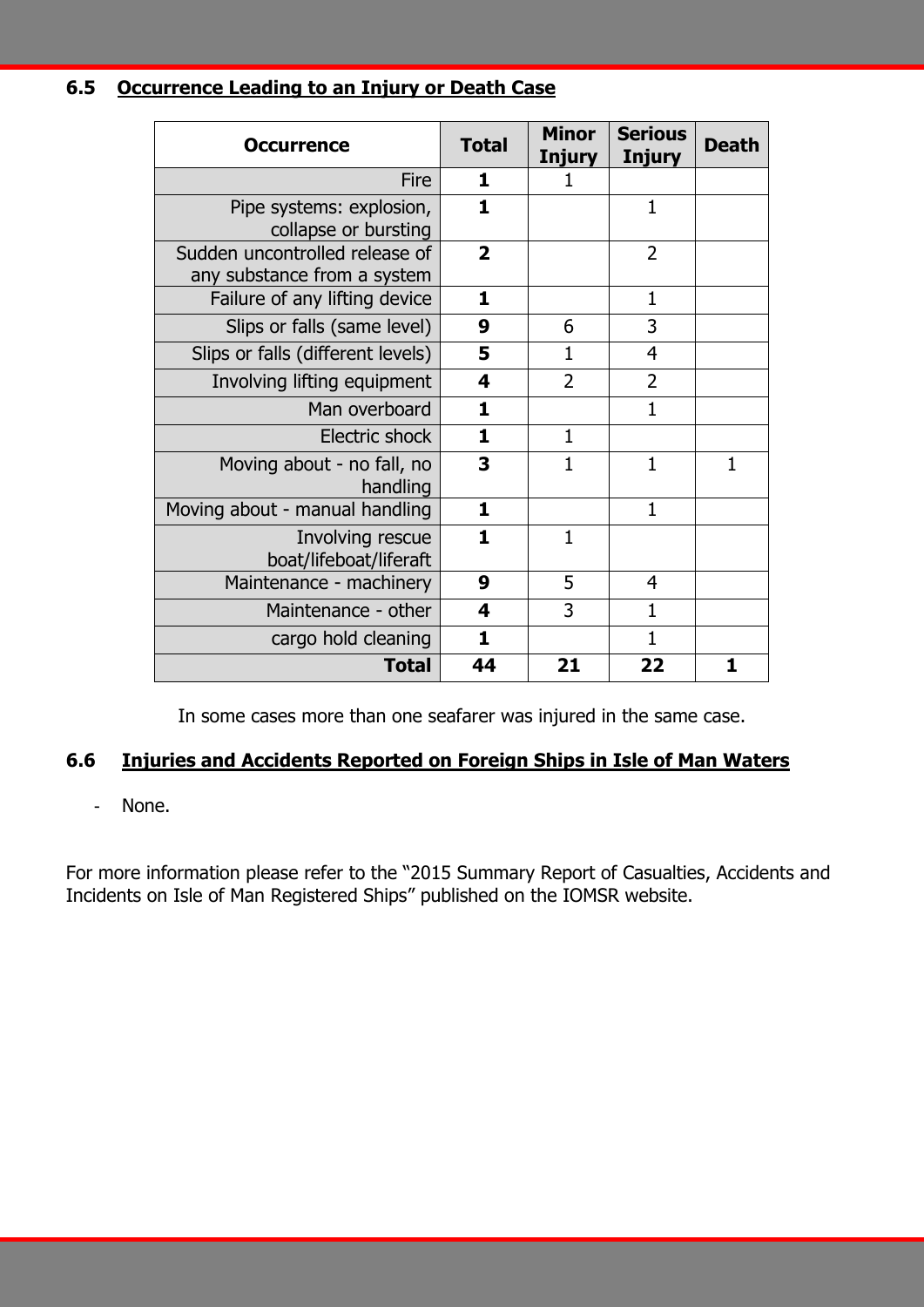# **Conclusions**

In reviewing the MLC inspections and accident reports in 2015 a number of factors have emerged.

- $\sim$  Changes to MLC regulations and Guidance have been made in 2015 and promulgated to the shipping industry.
- $\mathcal P$  The Isle of Man system of inspection concerning MLC inspection continues to perform effectively.
- $\geq$  Isle of Man inspectors attended 160 Isle of Man registered ships world wide and 8 premises on the Isle of Man in 2015. The number of inspections fell in 2015 compared to the previous years since the demand for inspections has fallen after the high demand for Initial Inspections following the inception of the MLC.

Of the deficiencies issued to ships by Isle of Man inspectors the biggest source of deficiencies relates to seafarer employment agreements accounting for 31% in 2015. This follows the same trend as the previous years.

Inspections of Isle of Man licensed premises yielded good results with no deficiencies.

- $\mathcal P$  Seafarer documentation (ie qualifications, medical certificates and seafarer employment agreements) remains a continuous source of deficiencies relating to seafarers, ie 41% of Isle of Man deficiencies and 21% of PSC deficiencies.
- $\sim$  Complaints concerning non-payment of wages accounted for 50% of seafarer complaints submitted to the Isle of Ship Registry.
- $\geq$  Of the inspections conducted by PSC 92% resulted in no MLC deficiencies or detentions. Of the remainder 2 ships were detained over seafarer qualifications and non-payment of wages. Of the ships issued with deficiencies 47% related to issues concerning health & safety and accident prevention.
- $\sim$  In 2015 there were 22 minor injuries, 23 serious injuries and 2 seafarer fatalities. Moving about the ship was the most common cause of injury and death in 2015. Of the injuries sustained 25% were puncture wounds, cuts or laceration and 40% involved injury to the hands.
- $\sim$  No accidents were reported and no complaints were received from foreign flagged ships in Isle of Man territorial waters in 2015.

MLC inspections are an important part of the ship's survey regime conducted by Isle of Man Ship Registry. The process of conducting MLC inspections will be continually reviewed by the Isle of Man Ship Registry to ensure continued effectiveness.

The Isle of Man Ship Registry welcomes any feedback concerning this report. If you have any comments or suggestions for future reports please email the Isle of Man Ship Registry at [marine.survey@gov.im.](mailto:marine.survey@gov.im)